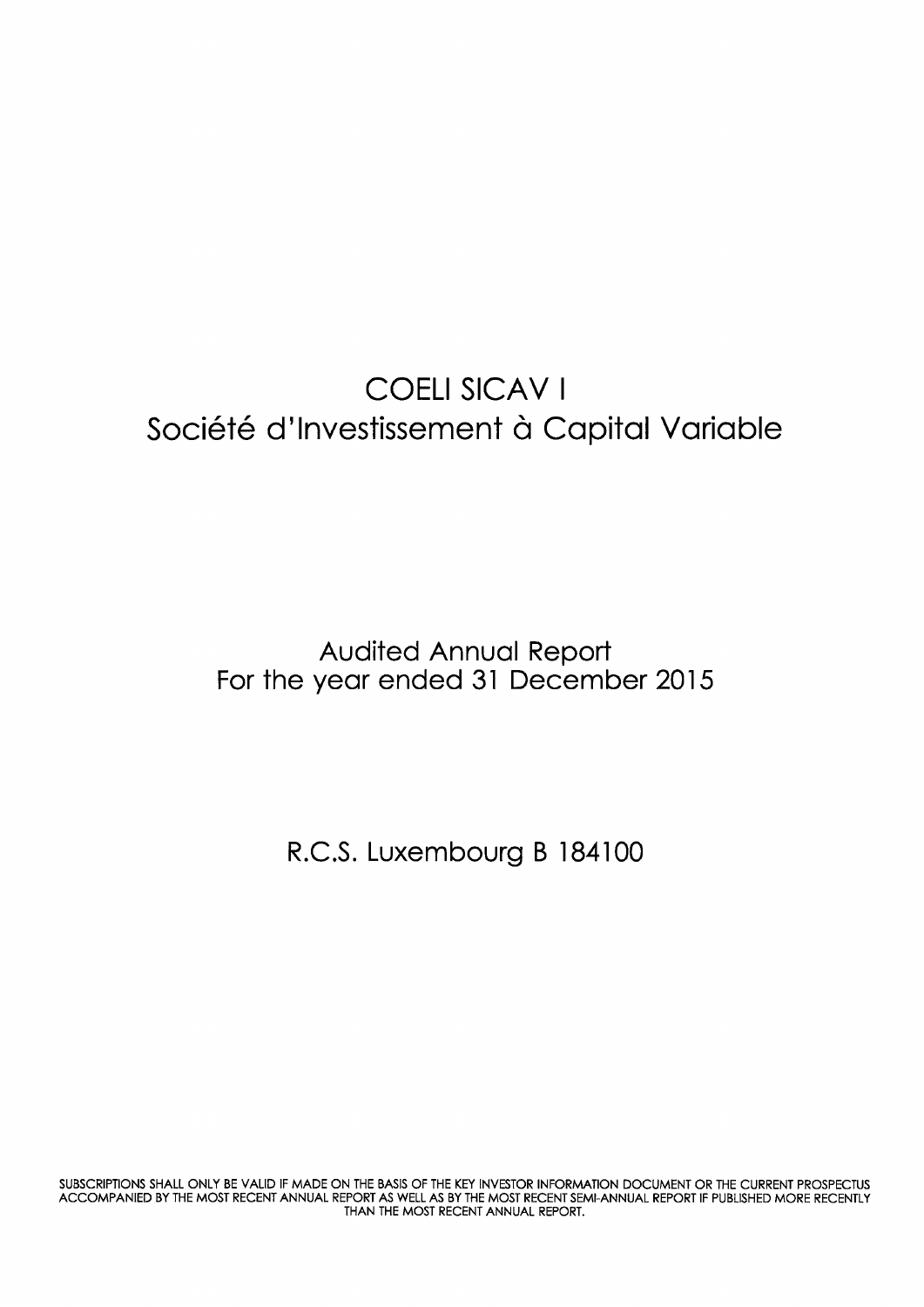#### **Table of contents**

| <b>Management and Administration</b>                     | 3  |
|----------------------------------------------------------|----|
| <b>General Information</b>                               | 5  |
| <b>Report of the Board of Directors</b>                  | 6  |
| <b>Report of the Investment Manager</b>                  | 7  |
| <b>Audit Report</b>                                      | 9  |
| <b>Statement of Net Assets</b>                           | 10 |
| <b>Statement of Operations and Changes in Net Assets</b> | 12 |
| <b>Statement of Changes in the Number of Shares</b>      | 14 |
| <b>Statistical Information</b>                           | 16 |
| <b>Frontier Markets Fund</b>                             |    |
| Statement of Investments                                 | 17 |
| Geographical and Economic Portfolio Breakdown            | 20 |
| <b>US Equity Fund</b>                                    |    |
| Statement of Investments                                 | 21 |
| Geographical and Economic Portfolio Breakdown            | 22 |
| <b>Nordic Corporate Bond Fund</b>                        |    |
| Statement of Investments                                 | 23 |
| Geographical and Economic Portfolio Breakdown            | 25 |
| Sweden Fund (previously Sverige Fund)                    |    |
| Statement of Investments                                 | 26 |
| Geographical and Economic Portfolio Breakdown            | 27 |
| <b>Global Select Fund</b>                                |    |
| Statement of Investments                                 | 28 |
| Geographical and Economic Portfolio Breakdown            | 30 |
| Notes to the Financial Statements                        | 31 |
| Unaudited Information for Shareholders                   | 37 |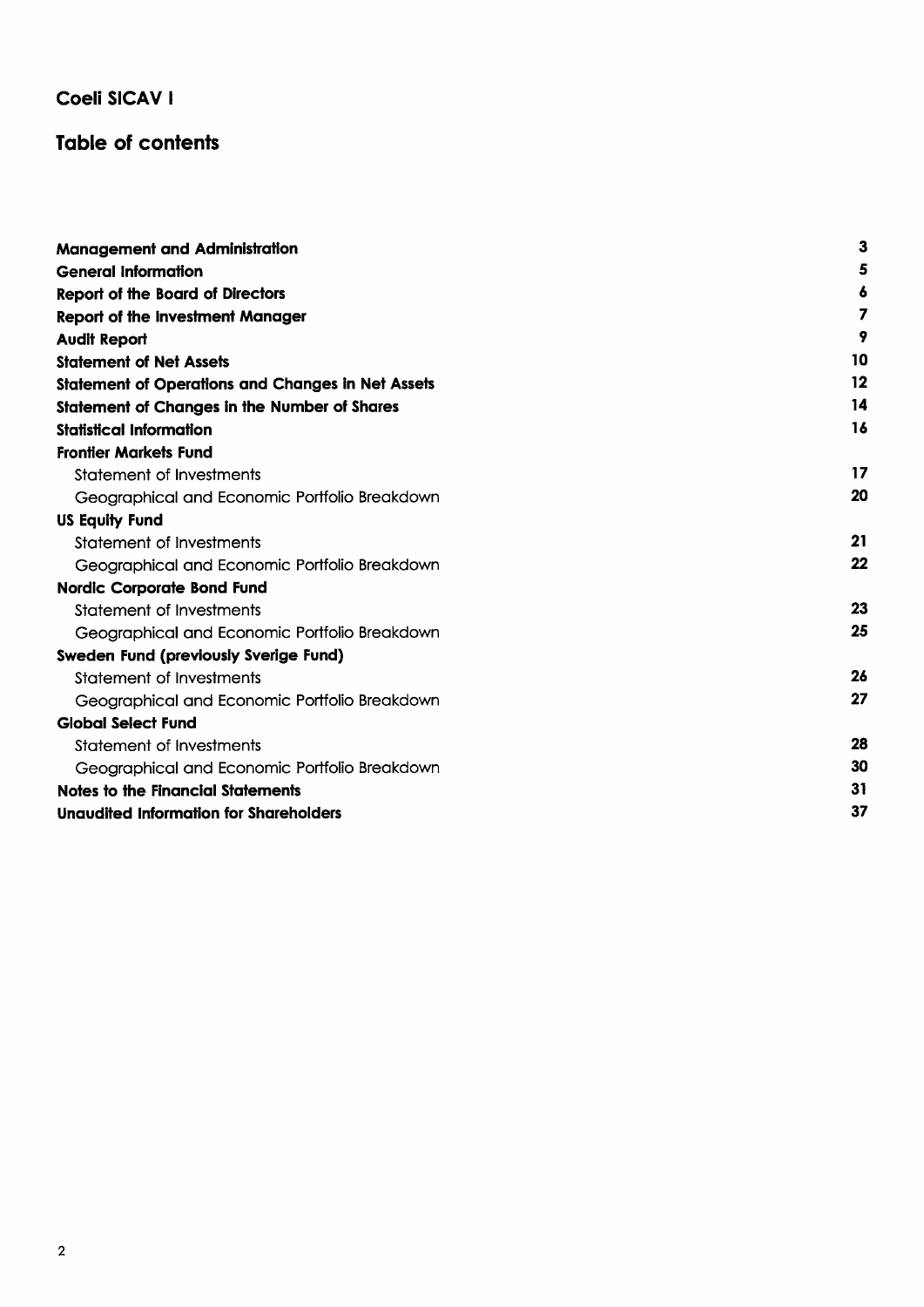#### **Management and Administration**

#### BOARD OF DIRECTORS

Chairman: Mr. Paul Guillaume Chairman Altra Partners S.A. 370, Route de Longwy L- 1940 Luxembourg, Grond Duchy of Luxembourg

#### Directors:

Mr. Stefan Renno Independent Director (since 1 May 2015) 12, Rue Roger Frisch L-4956 Houtchoroge, Grond Duchy of Luxembourg

Mr. Frits F. Corlsen Director (until30 April20l5) 5 An Den Azengren L-5380 Uebersyren

Mr. Erik Lundkvist Chief lnvestment Officer (since I Moy 2015 ond until 8 July 2015) Coeli AB Sveavägen, 24-26 I I157 Stockholm. Sweden

Mrs. Stemer Kristin Senior Operotions Monoger Coeli AB Sveavägen, 24-26 11157 Stockholm, Sweden

Mr. Lukos Lindkvist Generol Monoger (since I Moy 2015) Coeli AB Sveavägen, 24-26 I I157 Stockholm, Sweden

#### REGISTERED OFFICE

4, rue des Girondins, L-1626 Luxembourg (until 30 April 2015)

<sup>I</sup>l-13, boulevord de lo Foire, L-I528 Luxembourg (since I Moy 2015)

#### MANAGEMENT COMPANY

COELI ASSEI MANAGEMENT S.A. (until 30 April 2015) 4, rue des Girondins, L-l626 Luxembourg

MDO Monogement Compony S.A. (since I Moy 2015) 19. rue de Bitbourg, L-1273 Luxembourg, Grand Duchy of Luxembourg

#### **CUSTODIAN BANK AND PRINCIPAL PAYING AGENT**

RBC lnvestor Services Bonk S.A. '14, Porte de Fronce L-4360 Esch-sur-Alzette, Grond Duchy of Luxembourg

ADMINISTRATIVE AGENT, DOMICILIARY AGENT AND REGISTRAR AND TRANSFER AGENT

RBC lnvestor Services Bonk S.A. 14, Porte de Fronce L-4360 Esch-sur-Alzette, Grond Duchy of Luxembourg

#### INVESTMENT MANAGER

Coeli AB Sveavägen, 24-26 I I157 Stockholm. Sweden

#### **GLOBAL DISTRIBUTOR**

Coeli AB Sveavägen, 24-26 I I 157 Stockholm, Sweden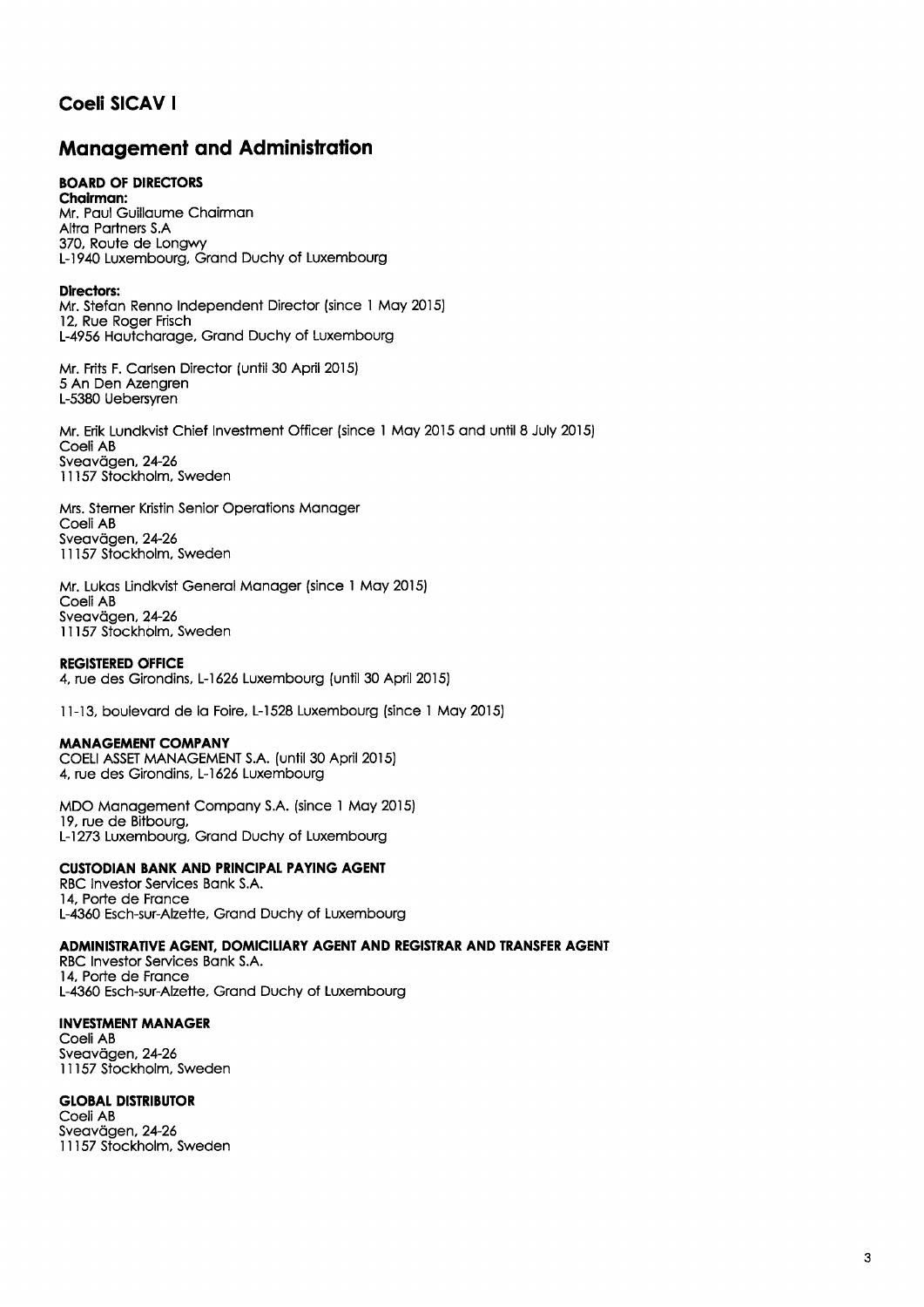## **Management and Administration (continued)**

AUDITOR PricewaterhouseCoopers, Société coopérative 2, rue Gerhord Mercotor B.P. 1443 L-l014 Luxembourg, Grond Duchy of Luxembourg

#### **LEGAL ADVISER**

Arendt & Medernach - Avocats à la Cour (until 30 April 2015) 14, rue Erosme L-2082 Luxembourg, Grand Duchy of Luxembourg

Elvinger, Hoss & Prussen (since I Moy 2015) 2, place Winston Churchil L-I340 Luxembourg, Grond Duchy of Luxembourg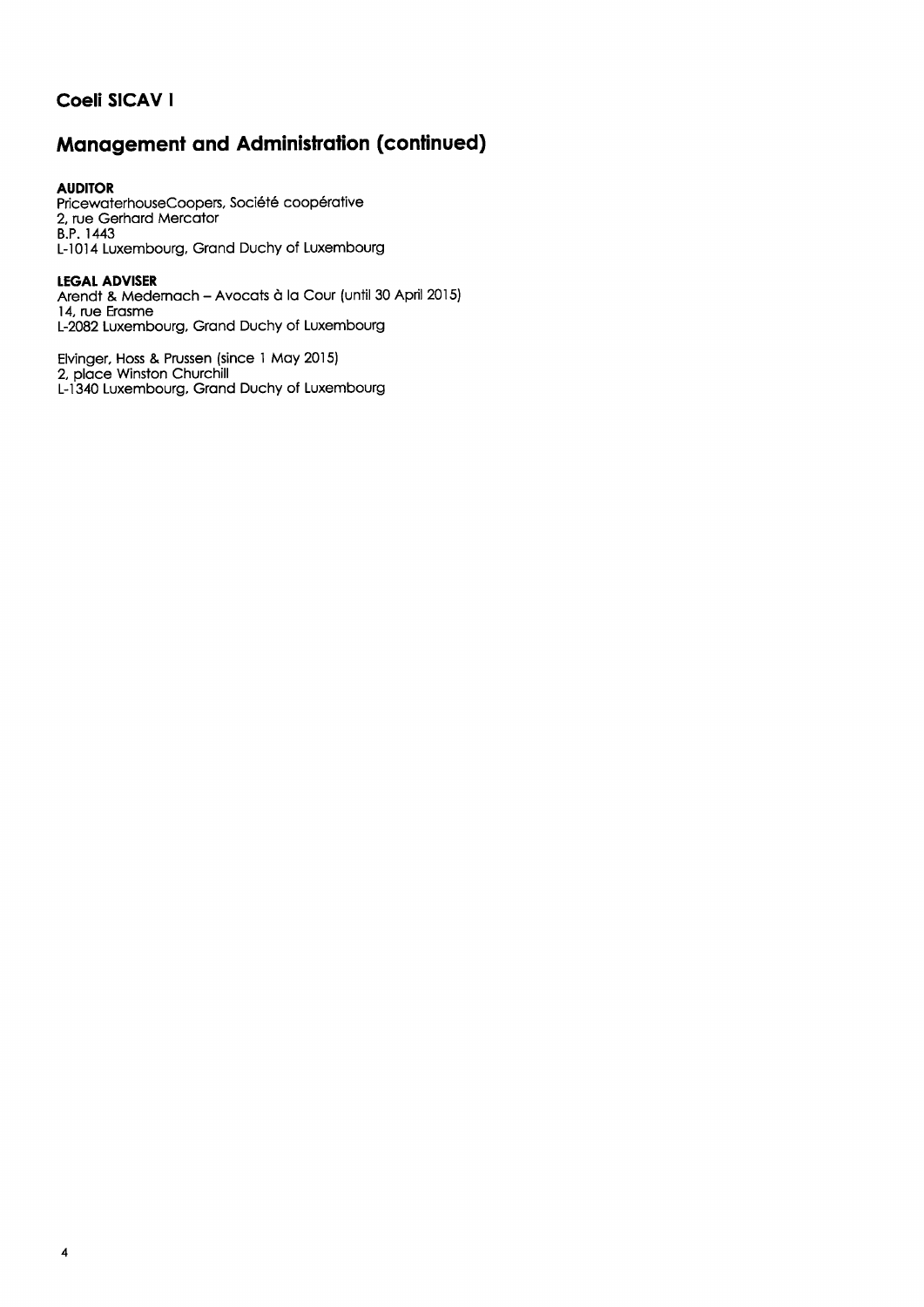#### General Information

#### I. FINANCIAL YEAR

The finonciol yeor of CoeliSICAV | ("the Compony'') storts eoch yeor on 0l Jonuory ond ends on the lost doy of December of each year. The first financial year began on the date of the incorporation of the Company and ended on 31 December 2014.

#### 2. MEEIINGS

The annual general meeting of Shareholders will be held in Luxembourg, at the registered office of the Company or at any other ploce in the municipolity of the registered office of the Compony which will be specified in the convening notice to the meeting, on the lost Wednesdoy of the month of April eoch yeor ot 2.00 p.m. (Luxembourg time) or, if such doy is not o Bonk Business Doy, on ihe next following Bonk Business Doy ond for the first time on 29 April 2015. Shoreholders will meet upon the call of the Board of Directors in accordance with the provisions of Luxembourg law.

#### 3. PERIODIC REPORTS

Annual reports as at the last day of December, certified by the Auditor, and unaudited semi-annual reports as at last day of June are available to Shareholders free of charge. Reports are published at www.coeliam.com. However, a complete version of the finonciol reports moy be obtoined free of chorge of the registered office of the Compony, or the Monogemenf Company, as well as from the establishments designated by the Company. These reports contain information concerning each Sub-Fund as well as the assets of the Company as a whole. The financial statements of each Sub-Fund are expressed in its respective reference cunency, whereos the consolidoted occounts of the Compony ore expressed in Euro. The onnuol reports, which are made available within four months after the end of the financial year, as well as the semi-annual reports, which are made public within two months after the end of the half-year, are held at the Shareholders' disposal at the registered office of the Company and of the Management Company.

#### 4. PORTFOLIO MOVEMENTS

A detailed schedule of portfolio movements for each Sub-Fund is available free of charge upon request at the registered office of the Compony.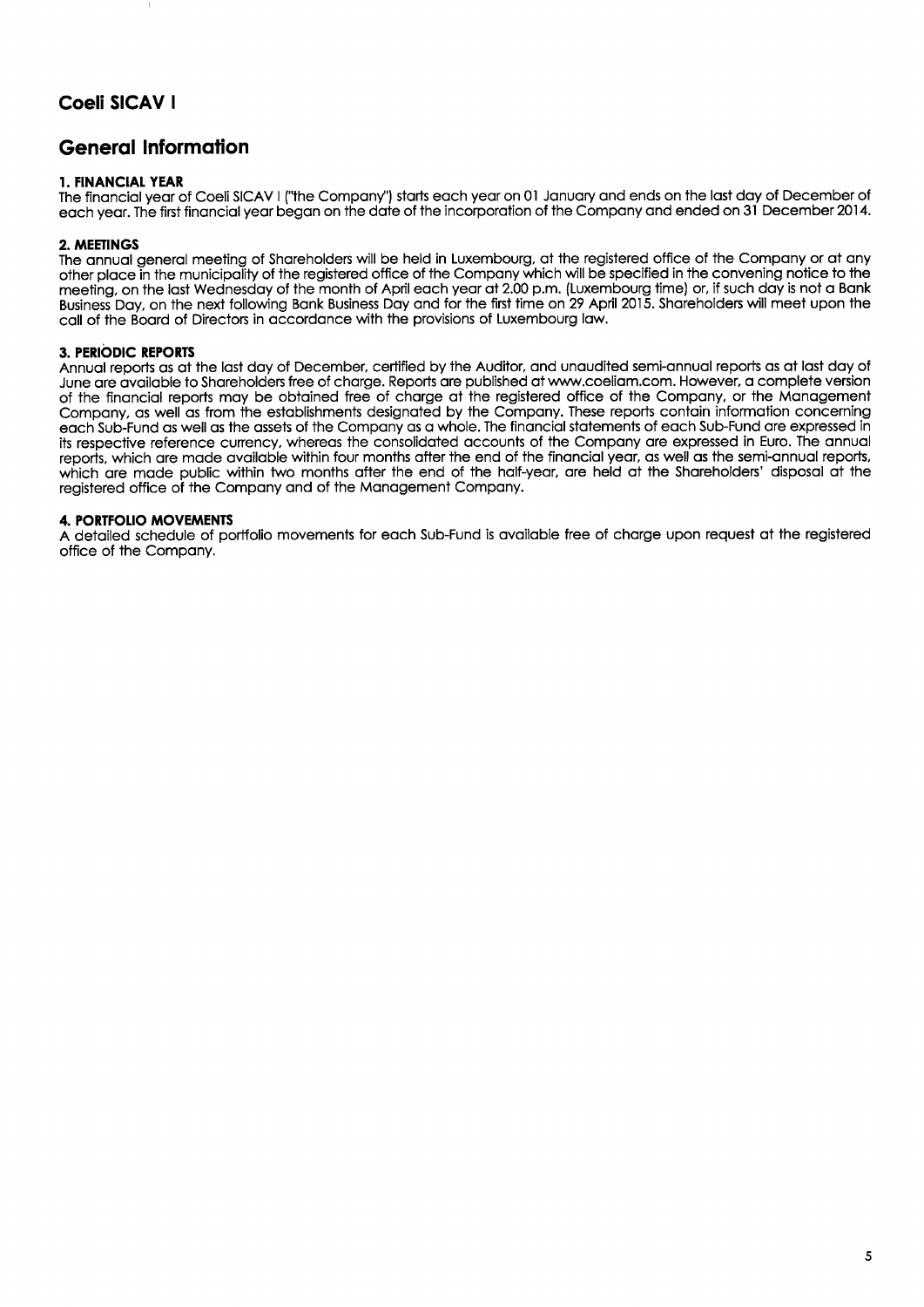#### **Report of the Board of Directors**

In 2015 the Fund has managed five sub-funds. The following sub-funds are open for investments: Frontier Markets Fund, Nordic Corporate Bond Fund, US Equity Fund, Sweden Fund and Global Select Fund. We believe that they all have the potential to further attract investments and we look forward to seeing volumes grow. We stick to our philosophy of actively managed<br>funds and believe that this will continue to attract investors. The AUM of the SICAV has increased with

During the spring of 2015, MDO Management Company has been appointed Management Company for the Fund. The transition to the new Management Company was successful and the Board of Directors is satisfied with the performance of MDO Management Company during the last eight months of 2015.

Luxembourg, 13 April 2016

The Board of Directors

Note: The information stated in this report is historical and not necessarily indicative of future performance.

 $\ddot{\phantom{a}}$  .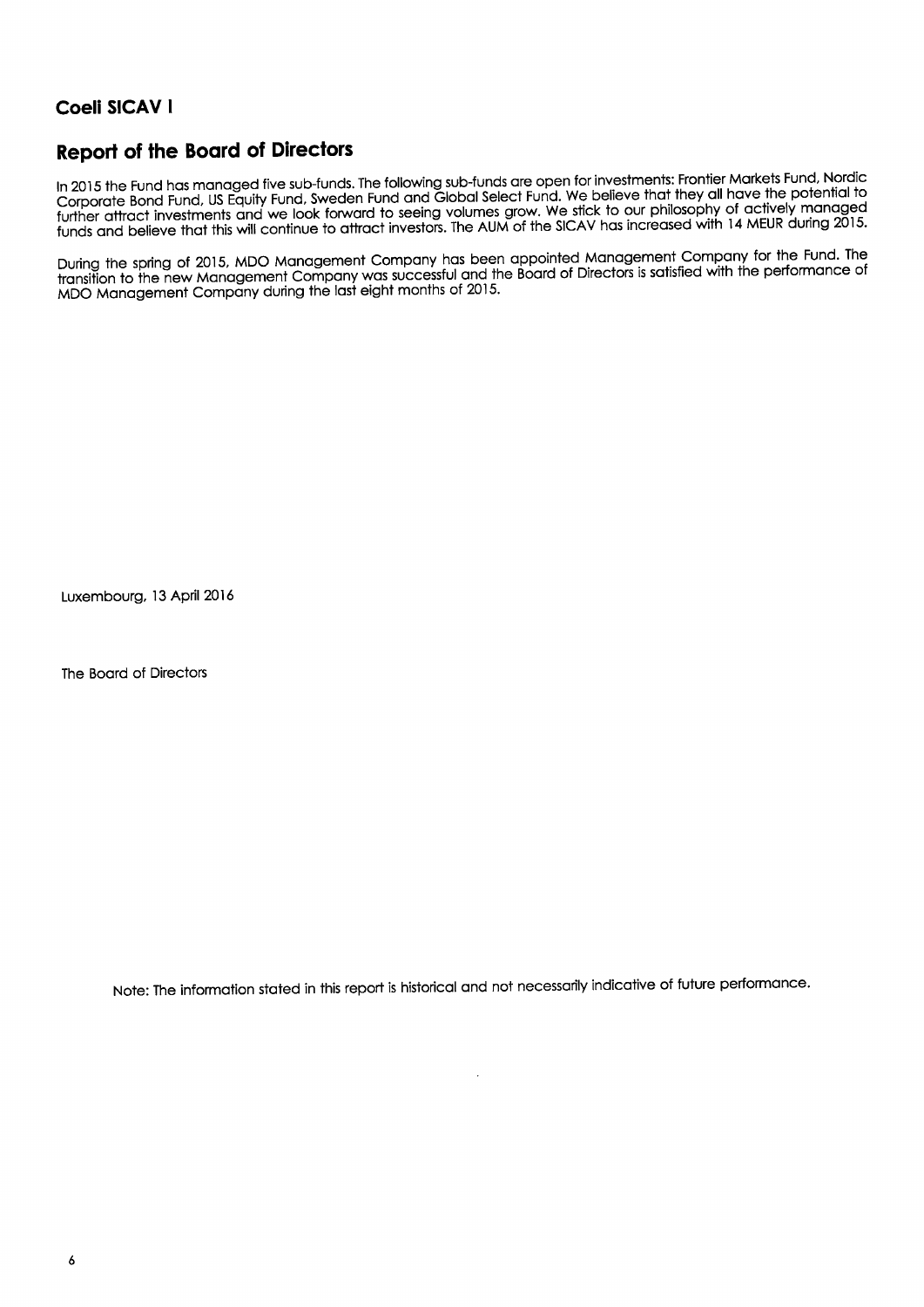#### Report of the Investment Manager

Although stock markets worldwide were characterized by increased volatility in the first and second half of 2015, the result remained positive at a summary of the year. The global equity index (MSCI World) and Sweden (SIX PRX) developed positively with 5.84 percent and 10.50 percent, measured in Swedish krona, even though a large part was a result of a weaker krona in the lotter cose. The emerging morkets (MSCI Emerging Morkets) performed negotively by -7.77 percent meosured in Swedish krona. There is a high probability that the volatility that we experienced in 2015 will persist into 2016 as the question marks raised in 2015 still hoven't been onswered.

2015 was a year in which central banks set the sentiment tone on the global stock markets. During the first half of 2015 we experienced greater volatility in global equity markets. It turned out that the second half would be just as "messy" when China ond the question moks sunounding the Chinese economy would toke over the boton to the epicenter of the turmoil on the global stock markets. Economic news prior and during the summer had been focusing on the debt crisis in Greece and a possible "Grexif', i.e. thot Greece leoves the euro. The negotiotions between Greece ond the so-colled troiko composed of the lMF, ECB ond EU Commission seemed to never reoch on end. Compored to the storm thot were fo blow up loter in the outumn regording o feor of o hord londing in the Chinese economy the risk wos, in retrospect, relotively limited for Greece, olthough o "Grexif'could hove repercussions for the euro.

Although the statistics already in the beginning of the year indicated that the manufacturing in China was facing a slowdown, it was not until August that decline in Chinese growth and the government's intervention on the Chines stock market led to increosed volofility on the globol stock morkets. lt wos obove oll the Chinese centrol bonk's decision to devolue the yuon gaginst the US dollar, which further fueled the question marks on whether the growth in China is facing a sharp deceleration. It was suspected that the devaluation was implemented in order to encourage export which was interpreted as a proof of a decline in growth, while of the some time sentiment indicotor for the purchosing monogers' index in monufocturing (Coixin PMI) recorded lower levels. Moreover, the latest survey of Chinese industrial production also reached lower levels. In a desperote ottempt to limit ihe shorp decline on the Chinese stock morket the outhoriiies took extreme meosures such os bons on certoin ployers to sell shores, restrictions on the troding of put options ond mojor govemment stock purchoses. However, this did not succeed, insieod of obioining stobility it increosed doubts obout whether it is the morket forces thot govern the Chinese stock morkets, or if the outhorities will continue with its intervention if they consider it necessory. The questions were to remain for the rest of the year and will likely play a large role in the market during 2016 and should be closely monitored.

Across the Atlantic, the improvements in the labor market numbers exceed expectations. Beige Book that gives a feel for the economic development of the US economy on a state level also pointed in a direction of an improvement across most of the states. Wage growth has gained momentum as a result of improved labor market, which now also seems to apply to retail sales, although not as obvious. A continued strong labor market, slightly higher inflation and recent GDP growth was supportive to the Federal Reserve's decision of increasing the interest rate. The rate hike of 25 basis points was announced in December, o level thot wos in line with morket expectotions. Although o lower oil price benefits the consumer, it hos negotive effects on the energy sector, now representing -5 percent in the United Stotes. A lower oil price hos led to o reduced number of octive rigs ond thus olso to o decreosed number of jobs in the sector, most noticeobly in stotes where the energy sector constitutes o lorger shore of the economy. The drop in oil prices wos one of the sirongest trends in 2015. Hoving storted the year at \$56 a barrel it recorded levels around \$37 at year end. This also put continued pressure on oil-exporting countries in the emerging morkets such os Russio, Brozil ond Venezuelo ond emerging mokets in generol ossocioted with o declining globol demond ond growth ospects in generol.

During the fint holf of 2015 the low oil prices, the weokening of the euro ond the ECB's stimulus continued to be supportive for the economic growth in Europe. Figures now show signs of economic developments in the euro area. Improvements now also seem to have extended to other countries in addition to Germany, which primarily had been the case as of recent. However, unemployment and the differences between countries within the euro area remain high. The ECB will continue to pursue an expansionary monetary policy, which should continue to benefit the economies in the region. The growing numbers of refugees, moinly from ihe Middle Eost during the yeor, wos o key issue in mony countries within Europe which increosed the discussion about its potential economic impact going forward.

The strong development in the Swedish economy during the first part of the year continued in the second half as well. Macro stotistics continued to be positive, ond the economy seems to show o tendency of getting closer to on overheot situotion, helped by a krona decline against especially the dollar during the year. Household consumption and industrial production increosed ond ore in o conlinued positive trend. The number of employed increoses ond inflotion figures olso showed positive numbers, albeit a modest increase. Despite strong statistics, Riksbanken kept its interest rates in negative territory with an aim to maintaining a weak krona against other currencies if needed.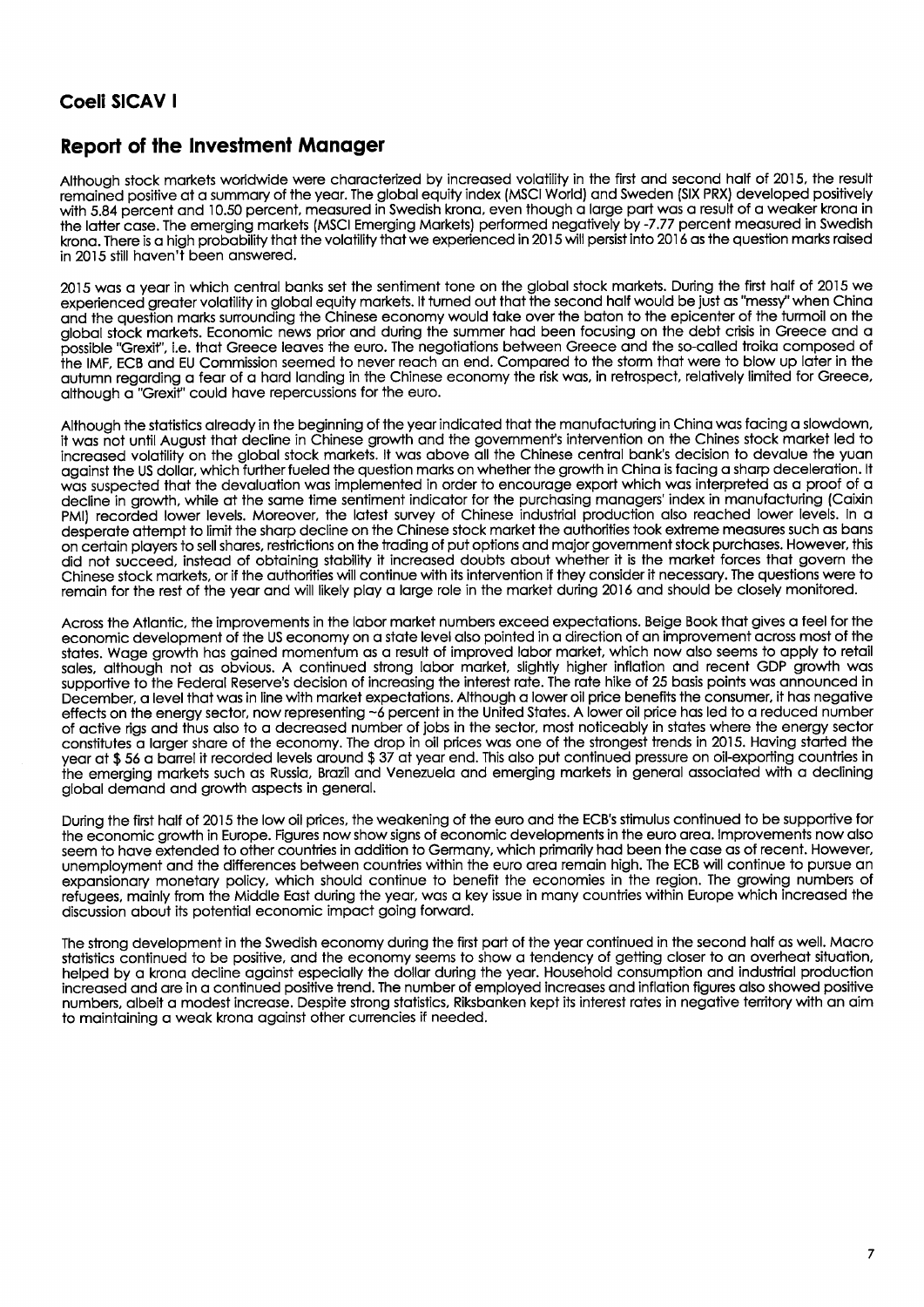## **Report of the Investment Manager (continued)**

#### Performance of the sub-funds

Frontier Markets Fund (I USD) outperformed its benchmark, MSCI Frontier Markets Net Total Return, with 3.29% during 2015.<br>Frontier Markets Fund (I USD) had a negative performance of -11.17 % (swing adjusted) compared to th negative performance of -14.46 %.

US Equity Fund (I SEK) also outperformed its benchmark, S&P 500 Net Total Return, with 0.47% during 2015. US Equity Fund (I SEK) had a performance of 9.68 % in the share class currency (SEK) compared to the benchmark's performance of 9.21 % (SEK).

Nordic Corporate Bond Fund (I SEK) had a positive performance of 2.42 % during 2015. The sub-fund doesn't have a benchmark.

Sweden Fund (I SEK) had a positive performance of 7.92 % during 2015. The sub-fund's benchmark, SIX PRX, had a performance of 10.50 %.

Global Select Fund (I SEK) outperformed its benchmark, MSCI AC World Net Total Return (in SEK), with 8.57 % during 2015. Global Select Fund (I SEK) had a positive performance of 14.41 % compared to the benchmark's performance of 5.84 %.

13 April 2016

The figures stated in this report are historical and not representative of future performance.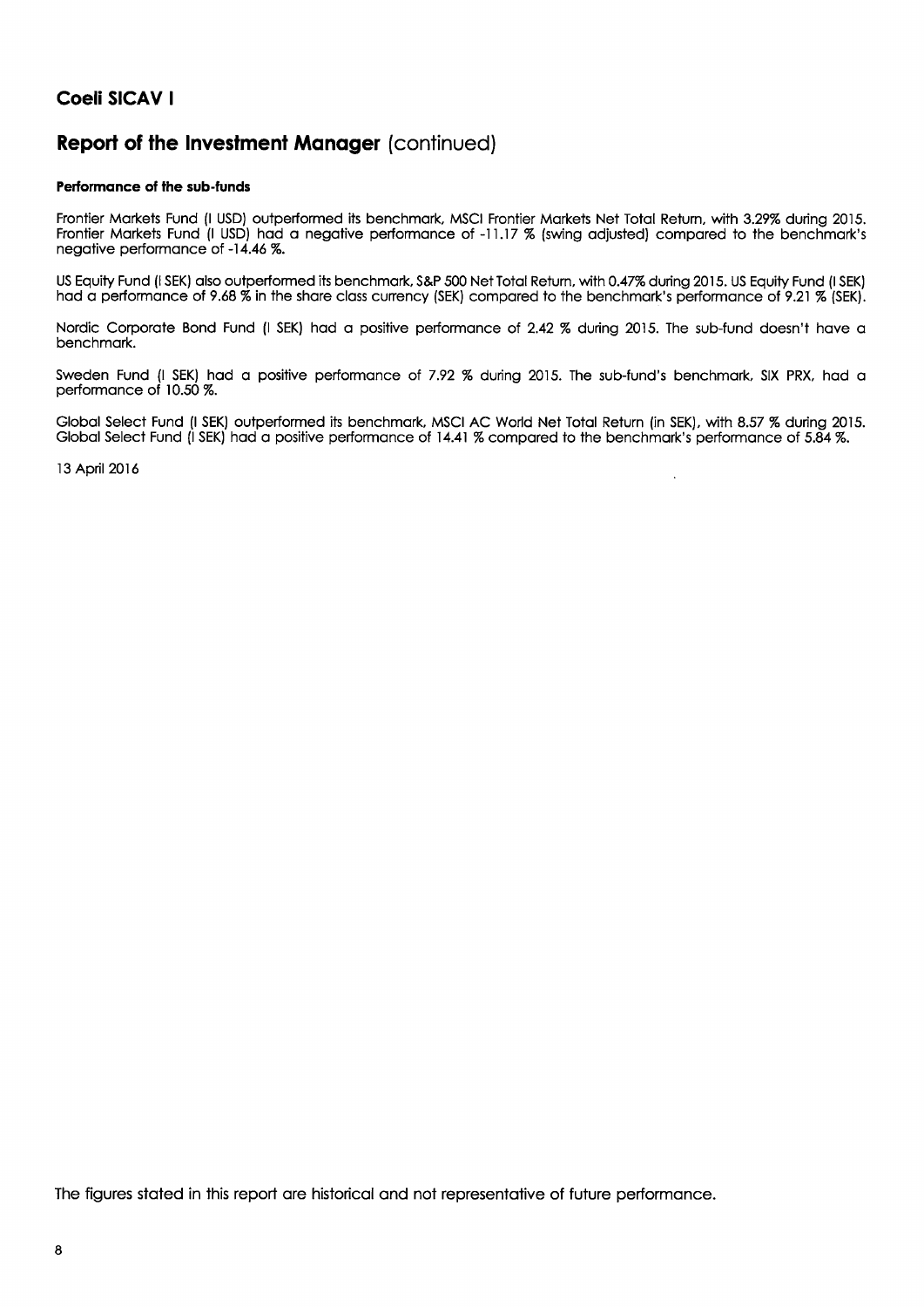

## **Audit report**

To the Shareholders of Coeli SICAV I

We have audited the accompanying financial statements of Coeli SICAV I and of each of its sub-funds, which comprise the statement of Net Assets and the statement of Investments as at 31 December 2015 and the statement of Operations and Changes in Net Assets for the year then ended, and a summary of significant accounting policies and other explanatory notes to the financial statements.

Responsibility of the Board of Directors of the SICAV for the financial statements

The Board of Directors of the SICAV is responsible for the preparation and fair presentation of these financial statements in accordance with Luxembourg legal and regulatory requirements relating to the preparation of the financial statements and for such internal control as the Board of Directors of the SICAV determines is necessary to enable the preparation of financial statements that are free from material misstatement, whether due to fraud or error.

#### Responsibility of the "Réviseur d'entreprises agréé"

Our responsibility is to express an opinion on these financial statements based on our audit. We conducted our audit in accordance with International Standards on Auditing as adopted for Luxembourg by the "Commission de Surveillance du Secteur Financier". Those standards require that we comply with ethical requirements and plan and perform the audit to obtain reasonable assurance about whether the financial statements are free from material misstatement.

An audit involves performing procedures to obtain audit evidence about the amounts and disclosures in the financial statements. The procedures selected depend on the judgment of the "Réviseur d'entreprises agréé", including the assessment of the risks of material misstatement of the financial statements, whether due to fraud or error. In making those risk assessments, the "Réviseur d'entreprises agréé" considers internal control relevant to the entity's preparation and fair presentation of the financial statements in order to design audit procedures that are appropriate in the circumstances, but not for the purpose of expressing an opinion on the effectiveness of the entity's internal control. An audit also includes evaluating the appropriateness of accounting policies used and the reasonableness of accounting estimates made by the Board of Directors of the SICAV, as well as evaluating the overall presentation of the financial statements.

We believe that the audit evidence we have obtained is sufficient and appropriate to provide a basis for our audit opinion.

#### Opinion

In our opinion, the financial statements aive a true and fair view of the financial position of Coeli SICAV I and of each of its subfunds as of 31 December 2015, and of the results of their operations and changes in their net assets for the year then ended in accordance with Luxembourg legal and regulatory requirements relating to the preparation of the financial statements.

#### Other matters

Supplementary information included in the annual report has been reviewed in the context of our mandate but has not been subject to specific audit procedures carried out in accordance with the standards described above. Consequently, we express no opinion on such information. However, we have no observation to make concerning such information in the context of the financial statements taken as a whole.

PricewaterhouseCoopers, Société coopérative Represented by

Luxembourg, 13 April 2016

Thierry Blondeau

PricewaterhouseCoopers, Société coopérative, 2 rue Gerhard Mercator, B.P. 1443, L-1014 Luxembourg T: +352 494848 1, F:+352 494848 2900, www.pwc.lu

Cabinet de révision agréé. Expert-comptable (autorisation gouvernementale n°10028256) R.C.S. Luxembourg B 65 477 - TVA LU25482518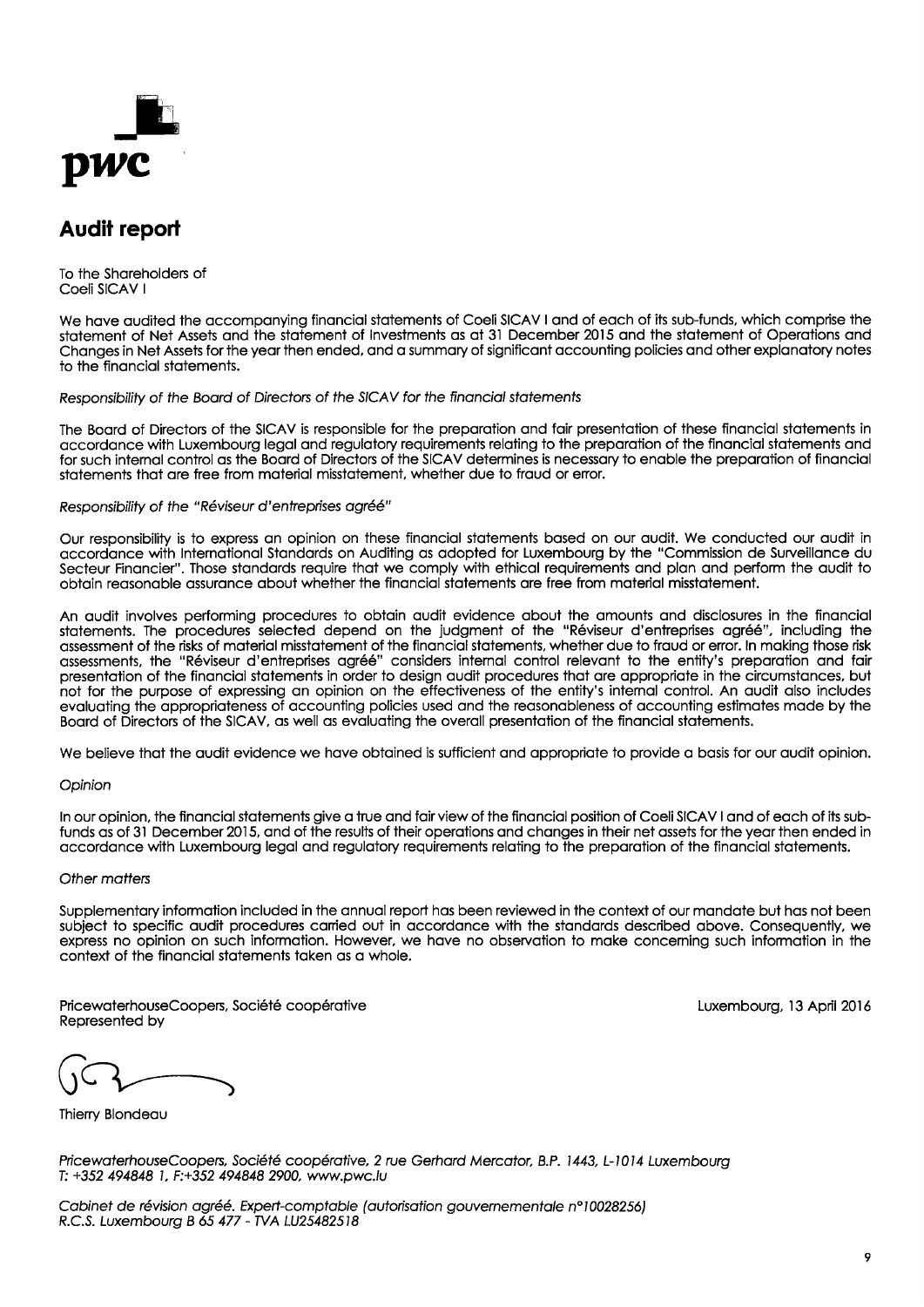### **Statement of Net Assets** as at 31 December 2015

|                                              | <b>Frontier Markets</b><br>Fund |            | <b>US Equity Fund Nordic Corporate</b><br><b>Bond Fund</b> |              | Sweden Fund * |  |
|----------------------------------------------|---------------------------------|------------|------------------------------------------------------------|--------------|---------------|--|
|                                              | <b>Note</b>                     | <b>USD</b> | <b>USD</b>                                                 | <b>SEK</b>   | <b>SEK</b>    |  |
| <b>ASSETS</b>                                |                                 |            |                                                            |              |               |  |
| Investments in securities at market value    | (2)                             | 88,702,812 | 10,576,234                                                 | 220,886,484  | 167,023,966   |  |
| Cash at bank                                 |                                 | 4,239,705  | 2,878,808                                                  | 9,311,329    | 8,051,819     |  |
| Amounts receivable on spot contract          |                                 |            |                                                            |              |               |  |
| Amounts receivable on sale of investments    |                                 | 368,229    | 778,523                                                    |              | 1,065,732     |  |
| Amounts receivable on subscriptions          |                                 | 581,257    | 23,124                                                     |              |               |  |
| Dividend and interest receivable             |                                 | 180,860    | 14,220                                                     | 1,416,670    |               |  |
| Formation expenses                           | (2.9)                           | 71,784     | 15,322                                                     | 86,400       | 32,748        |  |
| Unrealised profit on forward foreign         |                                 |            |                                                            |              |               |  |
| exchange contracts                           | (8)                             |            |                                                            | 3,051,843    |               |  |
| Unrealised profit on futures contracts       | (9)                             |            | 29.625                                                     |              |               |  |
| <b>TOTAL ASSETS</b>                          |                                 | 94,144,647 | 14,315,856                                                 | 234,752,726  | 176, 174, 265 |  |
| <b>LIABILITIES</b>                           |                                 |            |                                                            |              |               |  |
| <b>Bank overdraft</b>                        |                                 |            | 46,585                                                     |              | 2             |  |
| Amounts payable on spot contract             |                                 |            |                                                            |              |               |  |
| Amounts payable on purchase of investments   |                                 | 609,816    |                                                            |              |               |  |
| Amounts payable on redemptions               |                                 | 689,326    | 670                                                        |              |               |  |
| Management company fees payable              | (4)                             | 14,591     | 2,363                                                      | 35,117       | 27,895        |  |
| Performance fees payable                     | (6)                             | 79,268     |                                                            |              |               |  |
| Investment management fees payable           | (4)                             | 107,747    | 15.711                                                     | 162,204      | 151,688       |  |
| Taxes and expenses payable                   | (3)                             | 73,926     | 25,077                                                     | 223,041      | 208,500       |  |
| Other liabilities                            |                                 |            |                                                            | 38           | 1,541         |  |
| <b>TOTAL LIABILITIES</b>                     |                                 | 1,574,674  | 90,406                                                     | 420,400      | 389,626       |  |
| <b>TOTAL NET ASSETS</b>                      |                                 | 92,569,973 | 14,225,450                                                 | 234,332,326  | 175,784,639   |  |
| Net asset value per share (in fund currency) |                                 |            |                                                            |              |               |  |
| i eur                                        |                                 | 115.52     |                                                            |              |               |  |
| I SEK                                        |                                 | 13.04      | 16.23                                                      | 100.63       | 111.23        |  |
| I USD                                        |                                 | 84.90      |                                                            |              |               |  |
| I-D EUR                                      |                                 | 103.42     |                                                            |              |               |  |
| R EUR                                        |                                 | 114.89     |                                                            |              |               |  |
| R SEK                                        |                                 | 12.74      | 15.98                                                      | 99.79        | 110.66        |  |
| R-D SEK                                      |                                 |            |                                                            |              |               |  |
| Number of shares outstanding                 |                                 |            |                                                            |              |               |  |
| i eur                                        |                                 | 478,994.92 |                                                            |              |               |  |
| I SEK                                        |                                 | 994,319.20 | 411,417.35                                                 | 843,592.99   | 873,105.91    |  |
| I USD                                        |                                 | 36,250.68  |                                                            |              |               |  |
| I-D EUR                                      |                                 | 114,863.00 |                                                            |              |               |  |
| R EUR                                        |                                 | 9,016.87   |                                                            |              |               |  |
| R SEK                                        |                                 | 649,409.15 | 472,148.83                                                 | 1,497,603.34 | 710,908.56    |  |
| R-D SEK                                      |                                 |            |                                                            |              |               |  |

\* See NOTE 1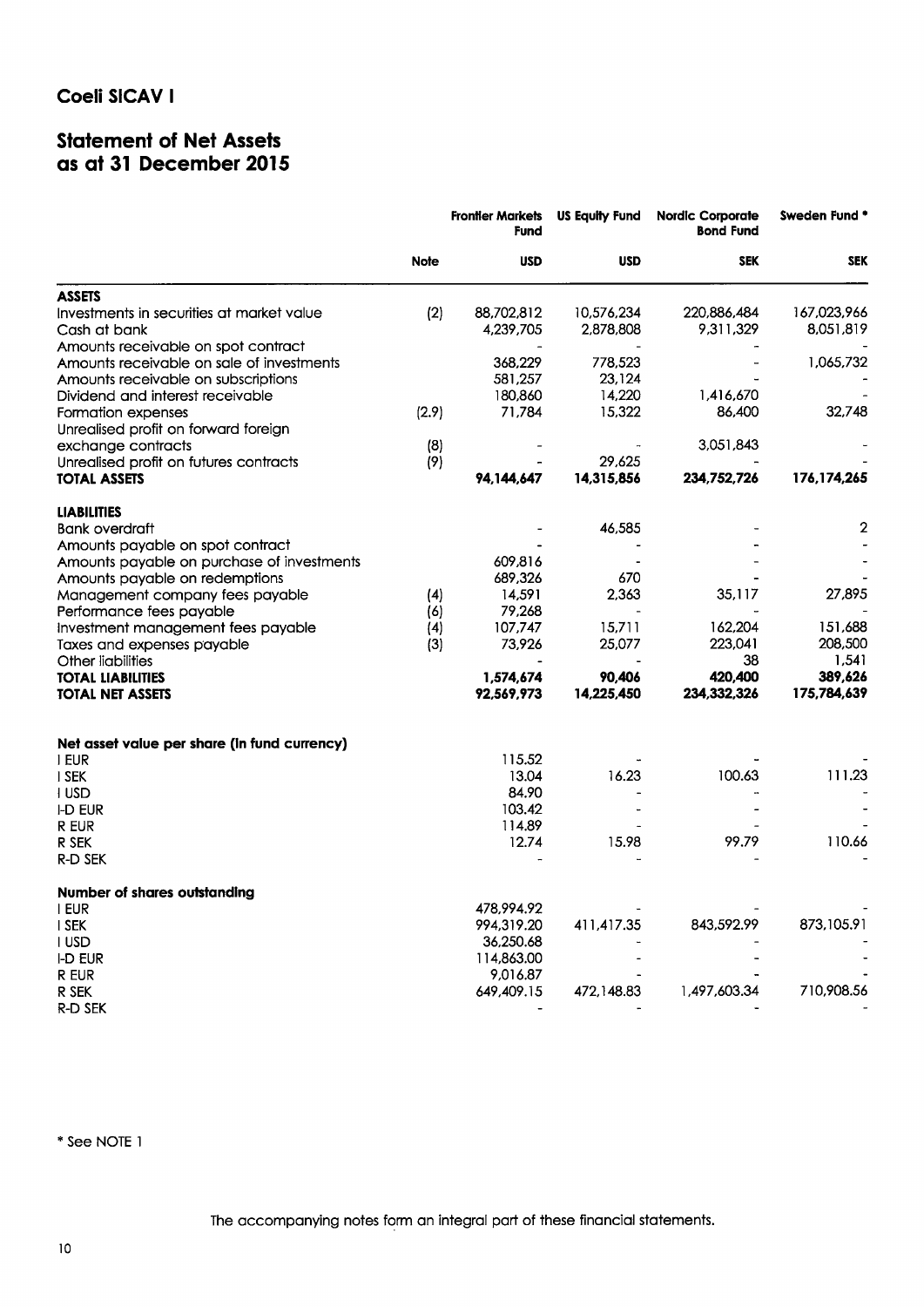### **Statement of Net Assets** as at 31 December 2015 (continued)

|                                              |                    | <b>Global Select</b><br><b>Fund</b> | Consolidated |
|----------------------------------------------|--------------------|-------------------------------------|--------------|
|                                              | <b>Note</b>        | <b>SEK</b>                          | <b>EUR</b>   |
| <b>ASSETS</b>                                |                    |                                     |              |
| Investments in securities at market value    | (2)                | 415,526,953                         | 178,860,244  |
| Cash at bank                                 |                    | 11,247,143                          | 9,661,814    |
| Amounts receivable on spot contract          |                    | 5,617,456                           | 612,704      |
| Amounts receivable on sale of investments    |                    |                                     | 1,169,999    |
| Amounts receivable on subscriptions          |                    | 1,294,945                           | 696,611      |
| Dividend and interest receivable             |                    | 240,526                             | 360,013      |
| Formation expenses                           | (2.9)              | 58,584                              | 99,428       |
| Unrealised profit on forward foreign         |                    |                                     |              |
| exchange contracts                           | (8)                |                                     | 332,869      |
| Unrealised profit on futures contracts       | (9)                |                                     | 27,223       |
| <b>TOTAL ASSETS</b>                          |                    | 433,985,607                         | 191,820,905  |
| <b>LIABILITIES</b>                           |                    |                                     |              |
| <b>Bank overdraft</b>                        |                    |                                     | 42,807       |
| Amounts payable on spot contract             |                    | 5,584,151                           | 609,071      |
| Amounts payable on purchase of investments   |                    | 4,997,655                           | 1,105,465    |
| Amounts payable on redemptions               |                    | 148,203                             | 650,207      |
| Management company fees payable              | (4)                | 52,126                              | 28,137       |
| Performance fees payable                     | (6)                | 3,324,851                           | 435,487      |
| Investment management fees payable           | $\left( 4 \right)$ | 387,644                             | 189.964      |
| Taxes and expenses payable                   | (3)                | 275,954                             | 168,142      |
| Other liabilities                            |                    |                                     | 173          |
| <b>TOTAL LIABILITIES</b>                     |                    | 14,770,584                          | 3,229,453    |
| <b>TOTAL NET ASSETS</b>                      |                    | 419,215,023                         | 188,591,452  |
| Net asset value per share (in fund currency) |                    |                                     |              |
| I EUR                                        |                    |                                     |              |
| I SEK                                        |                    | 119.12                              |              |
| I USD                                        |                    |                                     |              |
| I-D EUR                                      |                    |                                     |              |
| R EUR                                        |                    | 1,060.47                            |              |
| R SEK                                        |                    | 118.45                              |              |
| R-D SEK                                      |                    | 116.04                              |              |
| Number of shares outstanding                 |                    |                                     |              |
| I EUR                                        |                    |                                     |              |
| I SEK                                        |                    | 1,379,679.37                        |              |
| I USD                                        |                    |                                     |              |
| I-D EUR                                      |                    |                                     |              |
| R EUR                                        |                    | 100.00                              |              |
| R SEK                                        |                    | 2,102,211.78                        |              |
| R-D SEK                                      |                    | 49,710.61                           |              |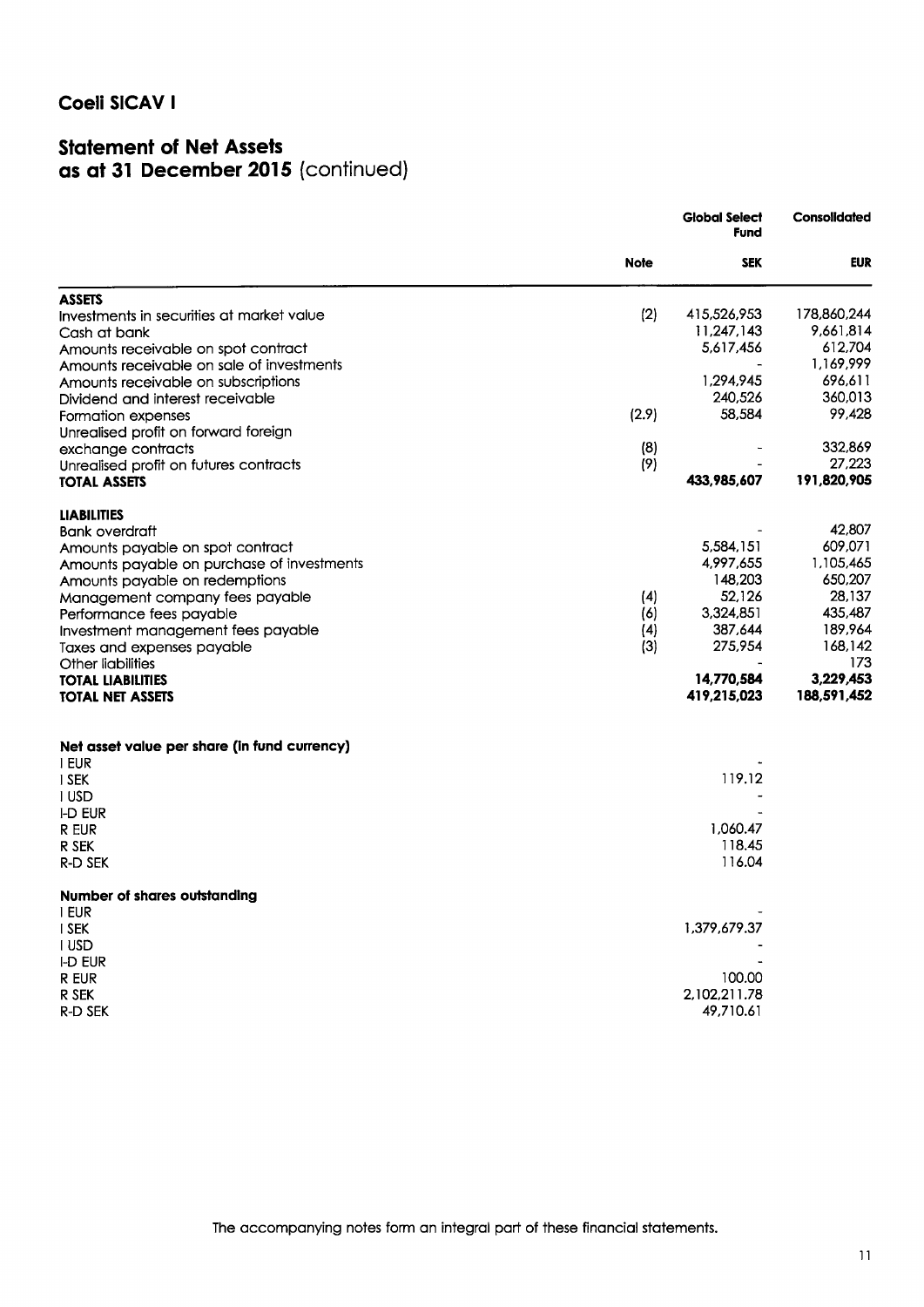# Statement of Operations and Changes in Net Assets<br>for the year ended 31 December 2015

|                                                                                                                                                                                                                  |                                                  | <b>Frontier Markets</b><br><b>Fund</b>          | <b>US Equity Fund</b>                        | <b>Nordic Corporate</b><br><b>Bond Fund</b> |  |
|------------------------------------------------------------------------------------------------------------------------------------------------------------------------------------------------------------------|--------------------------------------------------|-------------------------------------------------|----------------------------------------------|---------------------------------------------|--|
|                                                                                                                                                                                                                  | <b>Note</b>                                      | <b>USD</b>                                      | <b>USD</b>                                   | <b>SEK</b>                                  |  |
| NET ASSETS AT THE BEGINNING OF THE YEAR                                                                                                                                                                          |                                                  | 150,675,610                                     | 27, 141, 769                                 | 152,370,090                                 |  |
| <b>INCOME</b><br><b>Dividends</b><br>Interest on bonds<br><b>Bank interest</b><br>Other income                                                                                                                   | $(2)$<br>$(2)$<br>$(2)$                          | 5,296,103<br>1,352                              | 139,488                                      | 183,326<br>7,796,955<br>1.175               |  |
| <b>TOTAL INCOME</b>                                                                                                                                                                                              |                                                  | 5,297,455                                       | 139,488                                      | 7,981,456                                   |  |
| <b>EXPENSES</b><br>Investment management fees<br>Management company fees<br>Performance fees                                                                                                                     | (4)<br>(4)<br>(6)                                | 1,669,712<br>67,160<br>79,268                   | 258,383<br>13,144<br>13,883                  | 1,801,583<br>126,513<br>78,401              |  |
| Depositary bank commission<br>Domiciliation, administration and transfer agent fees<br>Audit fees, printing and publishing expenses<br>Taxe d'abonnement<br><b>Bank charges</b>                                  | (5)<br>(5)<br>(3)                                | 412,808<br>93,694<br>74,002<br>15,968<br>39,329 | 31,730<br>14.765<br>5.193<br>18,264          | 254,434<br>131,705<br>82,972<br>134,651     |  |
| <b>Bank interest</b><br>Amortisation of formation expenses<br>Other charges<br><b>TOTAL EXPENSES</b>                                                                                                             | (2.9)                                            | 5,804<br>20,846<br>45,647<br>2,524,238          | 1,631<br>3,364<br>10,269<br>370,626          | 30,001<br>24.569<br>114,459<br>2,779,288    |  |
| NET INCOME / (LOSS) FROM INVESTMENTS                                                                                                                                                                             |                                                  | 2,773,217                                       | (231, 138)                                   | 5,202,168                                   |  |
| Net realised gain / (loss) on sale of investments<br>Net realised gain / (loss) on forward foreign exchange contracts<br>Net realised gain / (loss) on futures<br>Net realised gain / (loss) on foreign exchange | (2)<br>$\begin{pmatrix} 2 \ 2 \ 2 \end{pmatrix}$ | (8,436,563)<br>(631, 402)                       | 1,408,539<br>15,330<br>(99, 426)<br>(83,606) | 2.485.214<br>373,397<br>219,074             |  |
| NET REALISED PROFIT / (LOSS)                                                                                                                                                                                     |                                                  | (6, 294, 748)                                   | 1,009,699                                    | 8,279,853                                   |  |
| Change in net unrealised appreciation / (depreciation) on<br>investments<br>forward foreign exchange contracts                                                                                                   |                                                  | (7,763,120)                                     | (711,905)<br>(99, 200)                       | (7,950,742)<br>3,150,202                    |  |
| futures<br>NET INCREASE / (DECREASE) IN NET ASSETS AS A RESULT OF OPERATIONS                                                                                                                                     |                                                  | (14,057,868)                                    | 198,594                                      | 3,479,313                                   |  |
| <b>EVOLUTION OF THE CAPITAL</b><br><b>Issue of shares</b><br>Redemption of shares<br>Dividend paid<br><b>Currency Translation</b>                                                                                |                                                  | 25,083,483<br>(69,051,158)<br>(80,094)          | 4,770,069<br>(17,884,982)                    | 146,037,564<br>(67, 554, 641)               |  |
| NET ASSETS AT THE END OF THE YEAR                                                                                                                                                                                |                                                  | 92.569.973                                      | 14,225,450                                   | 234,332,326                                 |  |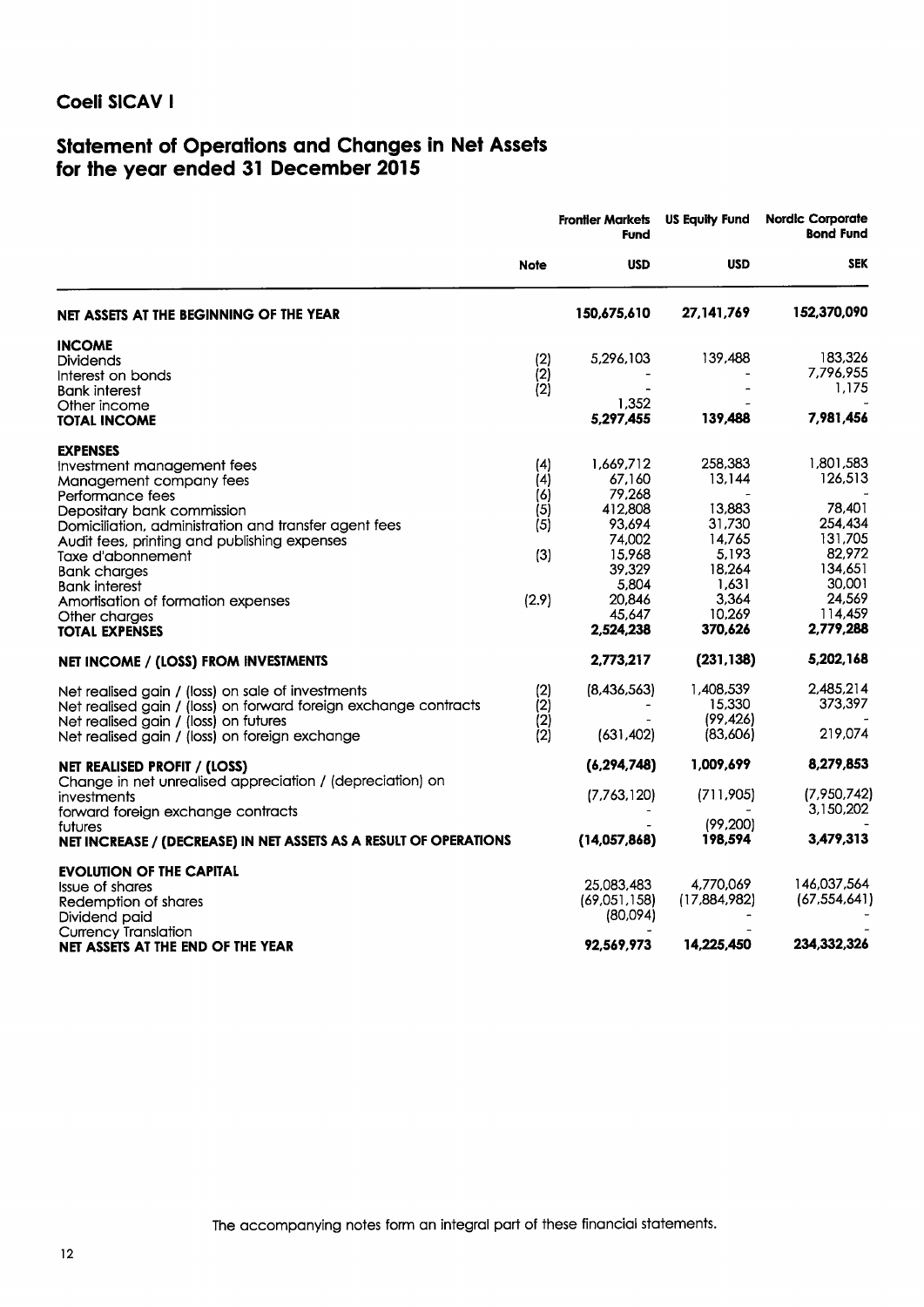## Statement of Operations and Changes in Net Assets<br>for the year ended 31 December 2015 (continued)

|                                                                                                                                                                                                                                                                                                                                                                                  |                                                 | <b>Sweden Fund *</b>                                                                                                | <b>Global Select</b><br><b>Fund</b>                                                                                                 | Consolidated                                                                                                                     |  |
|----------------------------------------------------------------------------------------------------------------------------------------------------------------------------------------------------------------------------------------------------------------------------------------------------------------------------------------------------------------------------------|-------------------------------------------------|---------------------------------------------------------------------------------------------------------------------|-------------------------------------------------------------------------------------------------------------------------------------|----------------------------------------------------------------------------------------------------------------------------------|--|
|                                                                                                                                                                                                                                                                                                                                                                                  | <b>Note</b>                                     | <b>SEK</b>                                                                                                          | <b>SEK</b>                                                                                                                          | <b>EUR</b>                                                                                                                       |  |
| NET ASSETS AT THE BEGINNING OF THE YEAR                                                                                                                                                                                                                                                                                                                                          |                                                 | 40,637,204                                                                                                          | 66,570,602                                                                                                                          | 174,149,227                                                                                                                      |  |
| <b>INCOME</b><br><b>Dividends</b><br>Interest on bonds<br><b>Bank interest</b><br>Other income                                                                                                                                                                                                                                                                                   | $\binom{2}{2}$<br>(2)                           | 4,412,650                                                                                                           | 3,307,796<br>5,806                                                                                                                  | 5,856,876<br>850,425<br>761<br>1,243                                                                                             |  |
| <b>TOTAL INCOME</b>                                                                                                                                                                                                                                                                                                                                                              |                                                 | 4,412,650                                                                                                           | 3,313,602                                                                                                                           | 6,709,305                                                                                                                        |  |
| <b>EXPENSES</b><br>Investment management fees<br>Management company fees<br>Performance fees<br>Depositary bank commission<br>Domiciliation, administration and transfer agent fees<br>Audit fees, printing and publishing expenses<br>Taxe d'abonnement<br><b>Bank charges</b><br>Bank interest<br>Amortisation of formation expenses<br>Other charges<br><b>TOTAL EXPENSES</b> | (4)<br>(4)<br>(6)<br>(5)<br>(5)<br>(3)<br>(2.9) | 1,697,456<br>99,218<br>110,128<br>117,538<br>138,877<br>49,662<br>156,055<br>25,159<br>8,128<br>87,311<br>2.489.532 | 2,517,994<br>134,008<br>3,324,851<br>277,481<br>300,232<br>137,834<br>92,858<br>156,304<br>59,516<br>14,540<br>124,376<br>7,139,994 | 2,428,026<br>113.029<br>435,486<br>442,918<br>188,571<br>126,115<br>44,040<br>101,679<br>19,340<br>27,399<br>86,954<br>4,013,557 |  |
| NET INCOME / (LOSS) FROM INVESTMENTS                                                                                                                                                                                                                                                                                                                                             |                                                 | 1,923,118                                                                                                           | (3,826,392)                                                                                                                         | 2,695,748                                                                                                                        |  |
| Net realised gain / (loss) on sale of investments<br>Net realised gain / (loss) on forward foreign exchange contracts<br>Net realised gain / (loss) on futures<br>Net realised gain / (loss) on foreign exchange                                                                                                                                                                 | (2)<br>(2)<br>(2)<br>(2)                        | 7,723,123<br>22,504                                                                                                 | 2,656,803<br>(470,986)                                                                                                              | (5,054,877)<br>54,814<br>(91, 363)<br>(682, 047)                                                                                 |  |
| NET REALISED PROFIT / (LOSS)<br>Change in net unrealised appreciation / (depreciation) on<br>investments<br>forward foreign exchange contracts<br>futures<br>NET INCREASE / (DECREASE) IN NET ASSETS AS A RESULT OF OPERATIONS                                                                                                                                                   |                                                 | 9,668,745<br>(8,538,350)<br>1,130,395                                                                               | (1,640,575)<br>10,048,705<br>8,408,130                                                                                              | (3,077,725)<br>(8,490,218)<br>343,597<br>(91, 156)<br>(11, 315, 502)                                                             |  |
| <b>EVOLUTION OF THE CAPITAL</b><br><b>Issue of shares</b><br>Redemption of shares<br>Dividend paid<br><b>Currency Translation</b><br>NET ASSETS AT THE END OF THE YEAR                                                                                                                                                                                                           |                                                 | 199,404,447<br>(65, 387, 407)<br>175,784,639                                                                        | 386,613,835<br>(42, 146, 316)<br>(231, 228)<br>419,215,023                                                                          | 107,279,016<br>(98,983,326)<br>(98, 819)<br>17,560,856<br>188,591,452                                                            |  |

\* See NOTE 1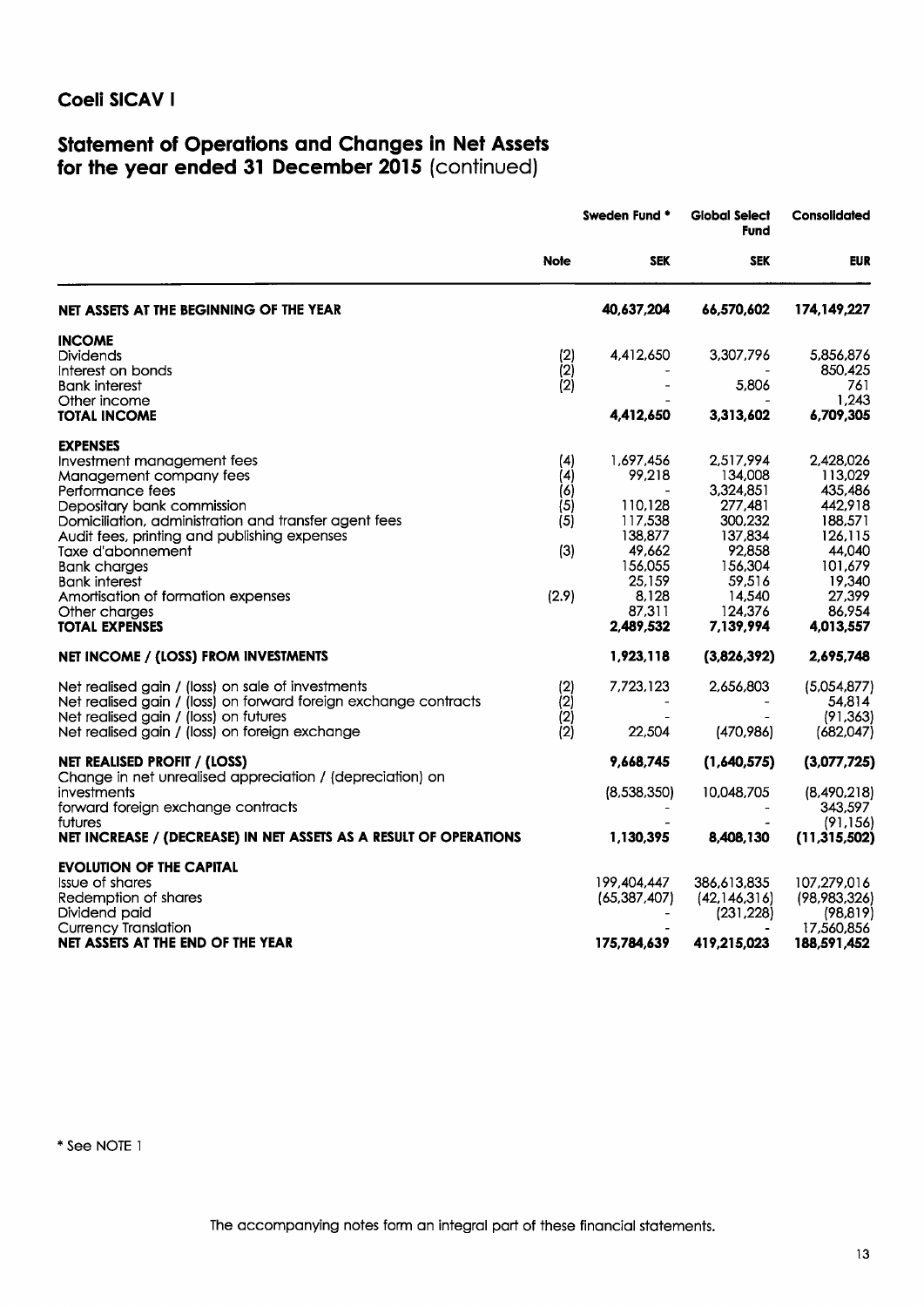## Statement of Changes in the Number of Shares<br>for the year ended 31 December 2015

| <b>I EUR</b><br>736,067.78<br>Number of shares outstanding at the beginning of the year<br>Number of shares issued<br>95,779.19<br>(352, 852.05)<br>Number of shares redeemed<br>478,994.92<br>Number of shares outstanding at the end of the year<br><b>I SEK</b><br>1,018,154.08<br>Number of shares outstanding at the beginning of the year<br>2.007.546.76<br>76,098.07<br>31,180.24<br>596,947.01<br>Number of shares issued<br>(1,089,325.63)<br>(637,916.97)<br>Number of shares redeemed<br>994,319.20<br>843,592.99<br>411,417.35<br>Number of shares outstanding at the end of the year<br>I USD<br>25,419.25<br>Number of shares outstanding at the beginning of the year<br>19,540.43<br>Number of shares issued<br>(8,709.00)<br>Number of shares redeemed<br>36,250.68<br>Number of shares outstanding at the end of the year<br><b>I-D EUR</b><br>41,670.00<br>Number of shares outstanding at the beginning of the year<br>73,193.00<br>Number of shares issued<br>Number of shares redeemed<br>114,863.00<br>Number of shares outstanding at the end of the year<br><b>REUR</b><br>Number of shares outstanding at the beginning of the year<br>11.249.43<br>534.44<br>Number of shares issued<br>Number of shares redeemed<br>(2,767.00)<br>9,016.87<br>Number of shares outstanding at the end of the year<br><b>R SEK</b><br>1,072,204.22<br>677,792.27<br>Number of shares outstanding at the beginning of the year<br>265,329.99<br>267,522.49<br>Number of shares issued<br>(688, 125.06)<br>(473, 165.93)<br>Number of shares redeemed<br>472,148.83<br>1,497,603.34<br>649,409.15<br>Number of shares outstanding at the end of the year<br><b>R-D SEK</b><br>Number of shares outstanding at the beginning of the year<br>Number of shares issued<br>Number of shares redeemed<br>$\blacksquare$<br>$\blacksquare$ |                                                     | Frontier Markets US Equity Fund<br>Fund | <b>Nordic Corporate</b><br><b>Bond Fund</b> |
|-----------------------------------------------------------------------------------------------------------------------------------------------------------------------------------------------------------------------------------------------------------------------------------------------------------------------------------------------------------------------------------------------------------------------------------------------------------------------------------------------------------------------------------------------------------------------------------------------------------------------------------------------------------------------------------------------------------------------------------------------------------------------------------------------------------------------------------------------------------------------------------------------------------------------------------------------------------------------------------------------------------------------------------------------------------------------------------------------------------------------------------------------------------------------------------------------------------------------------------------------------------------------------------------------------------------------------------------------------------------------------------------------------------------------------------------------------------------------------------------------------------------------------------------------------------------------------------------------------------------------------------------------------------------------------------------------------------------------------------------------------------------------------------------------------------------------------------------------|-----------------------------------------------------|-----------------------------------------|---------------------------------------------|
|                                                                                                                                                                                                                                                                                                                                                                                                                                                                                                                                                                                                                                                                                                                                                                                                                                                                                                                                                                                                                                                                                                                                                                                                                                                                                                                                                                                                                                                                                                                                                                                                                                                                                                                                                                                                                                               |                                                     |                                         |                                             |
| 403,246.10<br>(156,600.12)<br>1,151,066.93<br>860,950.10<br>(514, 413.69)                                                                                                                                                                                                                                                                                                                                                                                                                                                                                                                                                                                                                                                                                                                                                                                                                                                                                                                                                                                                                                                                                                                                                                                                                                                                                                                                                                                                                                                                                                                                                                                                                                                                                                                                                                     |                                                     |                                         |                                             |
|                                                                                                                                                                                                                                                                                                                                                                                                                                                                                                                                                                                                                                                                                                                                                                                                                                                                                                                                                                                                                                                                                                                                                                                                                                                                                                                                                                                                                                                                                                                                                                                                                                                                                                                                                                                                                                               |                                                     |                                         |                                             |
|                                                                                                                                                                                                                                                                                                                                                                                                                                                                                                                                                                                                                                                                                                                                                                                                                                                                                                                                                                                                                                                                                                                                                                                                                                                                                                                                                                                                                                                                                                                                                                                                                                                                                                                                                                                                                                               |                                                     |                                         |                                             |
|                                                                                                                                                                                                                                                                                                                                                                                                                                                                                                                                                                                                                                                                                                                                                                                                                                                                                                                                                                                                                                                                                                                                                                                                                                                                                                                                                                                                                                                                                                                                                                                                                                                                                                                                                                                                                                               |                                                     |                                         |                                             |
|                                                                                                                                                                                                                                                                                                                                                                                                                                                                                                                                                                                                                                                                                                                                                                                                                                                                                                                                                                                                                                                                                                                                                                                                                                                                                                                                                                                                                                                                                                                                                                                                                                                                                                                                                                                                                                               |                                                     |                                         |                                             |
|                                                                                                                                                                                                                                                                                                                                                                                                                                                                                                                                                                                                                                                                                                                                                                                                                                                                                                                                                                                                                                                                                                                                                                                                                                                                                                                                                                                                                                                                                                                                                                                                                                                                                                                                                                                                                                               |                                                     |                                         |                                             |
|                                                                                                                                                                                                                                                                                                                                                                                                                                                                                                                                                                                                                                                                                                                                                                                                                                                                                                                                                                                                                                                                                                                                                                                                                                                                                                                                                                                                                                                                                                                                                                                                                                                                                                                                                                                                                                               |                                                     |                                         |                                             |
|                                                                                                                                                                                                                                                                                                                                                                                                                                                                                                                                                                                                                                                                                                                                                                                                                                                                                                                                                                                                                                                                                                                                                                                                                                                                                                                                                                                                                                                                                                                                                                                                                                                                                                                                                                                                                                               |                                                     |                                         |                                             |
|                                                                                                                                                                                                                                                                                                                                                                                                                                                                                                                                                                                                                                                                                                                                                                                                                                                                                                                                                                                                                                                                                                                                                                                                                                                                                                                                                                                                                                                                                                                                                                                                                                                                                                                                                                                                                                               |                                                     |                                         |                                             |
|                                                                                                                                                                                                                                                                                                                                                                                                                                                                                                                                                                                                                                                                                                                                                                                                                                                                                                                                                                                                                                                                                                                                                                                                                                                                                                                                                                                                                                                                                                                                                                                                                                                                                                                                                                                                                                               |                                                     |                                         |                                             |
|                                                                                                                                                                                                                                                                                                                                                                                                                                                                                                                                                                                                                                                                                                                                                                                                                                                                                                                                                                                                                                                                                                                                                                                                                                                                                                                                                                                                                                                                                                                                                                                                                                                                                                                                                                                                                                               |                                                     |                                         |                                             |
|                                                                                                                                                                                                                                                                                                                                                                                                                                                                                                                                                                                                                                                                                                                                                                                                                                                                                                                                                                                                                                                                                                                                                                                                                                                                                                                                                                                                                                                                                                                                                                                                                                                                                                                                                                                                                                               |                                                     |                                         |                                             |
|                                                                                                                                                                                                                                                                                                                                                                                                                                                                                                                                                                                                                                                                                                                                                                                                                                                                                                                                                                                                                                                                                                                                                                                                                                                                                                                                                                                                                                                                                                                                                                                                                                                                                                                                                                                                                                               |                                                     |                                         |                                             |
|                                                                                                                                                                                                                                                                                                                                                                                                                                                                                                                                                                                                                                                                                                                                                                                                                                                                                                                                                                                                                                                                                                                                                                                                                                                                                                                                                                                                                                                                                                                                                                                                                                                                                                                                                                                                                                               |                                                     |                                         |                                             |
|                                                                                                                                                                                                                                                                                                                                                                                                                                                                                                                                                                                                                                                                                                                                                                                                                                                                                                                                                                                                                                                                                                                                                                                                                                                                                                                                                                                                                                                                                                                                                                                                                                                                                                                                                                                                                                               |                                                     |                                         |                                             |
|                                                                                                                                                                                                                                                                                                                                                                                                                                                                                                                                                                                                                                                                                                                                                                                                                                                                                                                                                                                                                                                                                                                                                                                                                                                                                                                                                                                                                                                                                                                                                                                                                                                                                                                                                                                                                                               |                                                     |                                         |                                             |
|                                                                                                                                                                                                                                                                                                                                                                                                                                                                                                                                                                                                                                                                                                                                                                                                                                                                                                                                                                                                                                                                                                                                                                                                                                                                                                                                                                                                                                                                                                                                                                                                                                                                                                                                                                                                                                               |                                                     |                                         |                                             |
|                                                                                                                                                                                                                                                                                                                                                                                                                                                                                                                                                                                                                                                                                                                                                                                                                                                                                                                                                                                                                                                                                                                                                                                                                                                                                                                                                                                                                                                                                                                                                                                                                                                                                                                                                                                                                                               |                                                     |                                         |                                             |
|                                                                                                                                                                                                                                                                                                                                                                                                                                                                                                                                                                                                                                                                                                                                                                                                                                                                                                                                                                                                                                                                                                                                                                                                                                                                                                                                                                                                                                                                                                                                                                                                                                                                                                                                                                                                                                               |                                                     |                                         |                                             |
|                                                                                                                                                                                                                                                                                                                                                                                                                                                                                                                                                                                                                                                                                                                                                                                                                                                                                                                                                                                                                                                                                                                                                                                                                                                                                                                                                                                                                                                                                                                                                                                                                                                                                                                                                                                                                                               |                                                     |                                         |                                             |
|                                                                                                                                                                                                                                                                                                                                                                                                                                                                                                                                                                                                                                                                                                                                                                                                                                                                                                                                                                                                                                                                                                                                                                                                                                                                                                                                                                                                                                                                                                                                                                                                                                                                                                                                                                                                                                               |                                                     |                                         |                                             |
|                                                                                                                                                                                                                                                                                                                                                                                                                                                                                                                                                                                                                                                                                                                                                                                                                                                                                                                                                                                                                                                                                                                                                                                                                                                                                                                                                                                                                                                                                                                                                                                                                                                                                                                                                                                                                                               |                                                     |                                         |                                             |
|                                                                                                                                                                                                                                                                                                                                                                                                                                                                                                                                                                                                                                                                                                                                                                                                                                                                                                                                                                                                                                                                                                                                                                                                                                                                                                                                                                                                                                                                                                                                                                                                                                                                                                                                                                                                                                               |                                                     |                                         |                                             |
|                                                                                                                                                                                                                                                                                                                                                                                                                                                                                                                                                                                                                                                                                                                                                                                                                                                                                                                                                                                                                                                                                                                                                                                                                                                                                                                                                                                                                                                                                                                                                                                                                                                                                                                                                                                                                                               |                                                     |                                         |                                             |
|                                                                                                                                                                                                                                                                                                                                                                                                                                                                                                                                                                                                                                                                                                                                                                                                                                                                                                                                                                                                                                                                                                                                                                                                                                                                                                                                                                                                                                                                                                                                                                                                                                                                                                                                                                                                                                               |                                                     |                                         |                                             |
|                                                                                                                                                                                                                                                                                                                                                                                                                                                                                                                                                                                                                                                                                                                                                                                                                                                                                                                                                                                                                                                                                                                                                                                                                                                                                                                                                                                                                                                                                                                                                                                                                                                                                                                                                                                                                                               |                                                     |                                         |                                             |
|                                                                                                                                                                                                                                                                                                                                                                                                                                                                                                                                                                                                                                                                                                                                                                                                                                                                                                                                                                                                                                                                                                                                                                                                                                                                                                                                                                                                                                                                                                                                                                                                                                                                                                                                                                                                                                               |                                                     |                                         |                                             |
|                                                                                                                                                                                                                                                                                                                                                                                                                                                                                                                                                                                                                                                                                                                                                                                                                                                                                                                                                                                                                                                                                                                                                                                                                                                                                                                                                                                                                                                                                                                                                                                                                                                                                                                                                                                                                                               |                                                     |                                         |                                             |
|                                                                                                                                                                                                                                                                                                                                                                                                                                                                                                                                                                                                                                                                                                                                                                                                                                                                                                                                                                                                                                                                                                                                                                                                                                                                                                                                                                                                                                                                                                                                                                                                                                                                                                                                                                                                                                               |                                                     |                                         |                                             |
|                                                                                                                                                                                                                                                                                                                                                                                                                                                                                                                                                                                                                                                                                                                                                                                                                                                                                                                                                                                                                                                                                                                                                                                                                                                                                                                                                                                                                                                                                                                                                                                                                                                                                                                                                                                                                                               |                                                     |                                         |                                             |
|                                                                                                                                                                                                                                                                                                                                                                                                                                                                                                                                                                                                                                                                                                                                                                                                                                                                                                                                                                                                                                                                                                                                                                                                                                                                                                                                                                                                                                                                                                                                                                                                                                                                                                                                                                                                                                               |                                                     |                                         |                                             |
|                                                                                                                                                                                                                                                                                                                                                                                                                                                                                                                                                                                                                                                                                                                                                                                                                                                                                                                                                                                                                                                                                                                                                                                                                                                                                                                                                                                                                                                                                                                                                                                                                                                                                                                                                                                                                                               |                                                     |                                         |                                             |
|                                                                                                                                                                                                                                                                                                                                                                                                                                                                                                                                                                                                                                                                                                                                                                                                                                                                                                                                                                                                                                                                                                                                                                                                                                                                                                                                                                                                                                                                                                                                                                                                                                                                                                                                                                                                                                               | Number of shares outstanding at the end of the year |                                         |                                             |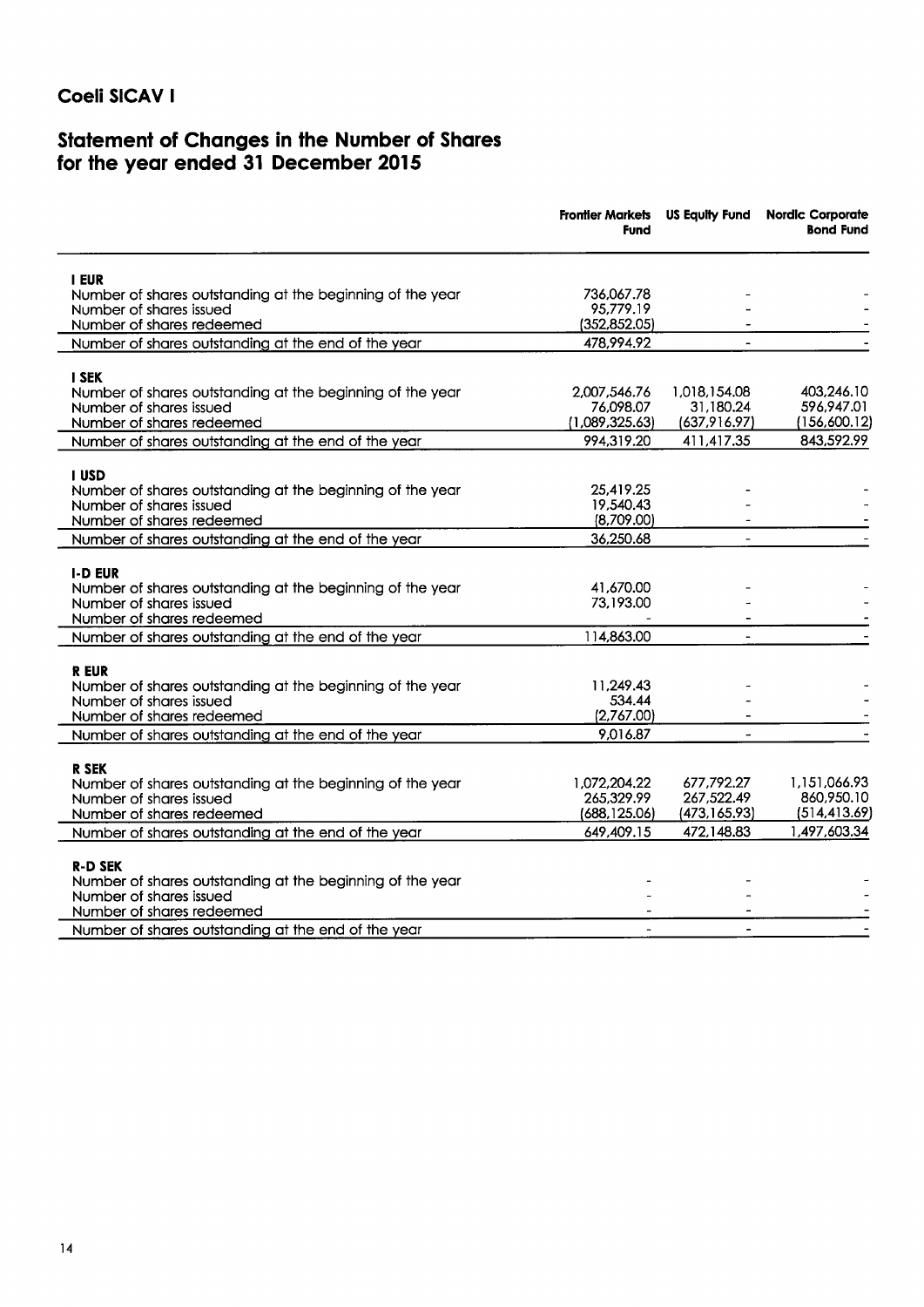# Statement of Changes in the Number of Shares<br>for the year ended 31 December 2015 (continued)

|                                                                                      | <b>Sweden Fund *</b>         | <b>Global Select</b><br>Fund |
|--------------------------------------------------------------------------------------|------------------------------|------------------------------|
| <b>I EUR</b>                                                                         |                              |                              |
| Number of shares outstanding at the beginning of the year                            |                              |                              |
| Number of shares issued<br>Number of shares redeemed                                 |                              |                              |
| Number of shares outstanding at the end of the year                                  |                              |                              |
|                                                                                      |                              |                              |
| <b>I SEK</b>                                                                         |                              |                              |
| Number of shares outstanding at the beginning of the year                            | 36,827.27                    | 12.407.55                    |
| Number of shares issued<br>Number of shares redeemed                                 | 1,099,353.76<br>(263,075.12) | 1,447,408.71<br>(80, 136.89) |
| Number of shares outstanding at the end of the year                                  | 873,105.91                   | 1,379,679.37                 |
|                                                                                      |                              |                              |
| <b>I</b> USD                                                                         |                              |                              |
| Number of shares outstanding at the beginning of the year<br>Number of shares issued |                              |                              |
| Number of shares redeemed                                                            |                              |                              |
| Number of shares outstanding at the end of the year                                  |                              |                              |
|                                                                                      |                              |                              |
| <b>I-D EUR</b>                                                                       |                              |                              |
| Number of shares outstanding at the beginning of the year<br>Number of shares issued |                              |                              |
| Number of shares redeemed                                                            |                              |                              |
| Number of shares outstanding at the end of the year                                  |                              |                              |
|                                                                                      |                              |                              |
| <b>REUR</b>                                                                          |                              |                              |
| Number of shares outstanding at the beginning of the year<br>Number of shares issued |                              | 105.26                       |
| Number of shares redeemed                                                            |                              | (5.26)                       |
| Number of shares outstanding at the end of the year                                  | $\sim$                       | 100.00                       |
|                                                                                      |                              |                              |
| R SEK                                                                                |                              |                              |
| Number of shares outstanding at the beginning of the year<br>Number of shares issued | 356,557.31<br>659,636.36     | 601,138.28<br>1,783,903.32   |
| Number of shares redeemed                                                            | (305, 285.11)                | (282,829.82)                 |
| Number of shares outstanding at the end of the year                                  | 710,908.56                   | 2,102,211.78                 |
|                                                                                      |                              |                              |
| <b>R-D SEK</b><br>Number of shares outstanding at the beginning of the year          |                              | 25,723.08                    |
| Number of shares issued                                                              |                              | 28,153.21                    |
| Number of shares redeemed                                                            | $\overline{\phantom{a}}$     | (4, 165.68)                  |
| Number of shares outstanding at the end of the year                                  | $\blacksquare$               | 49,710.61                    |
|                                                                                      |                              |                              |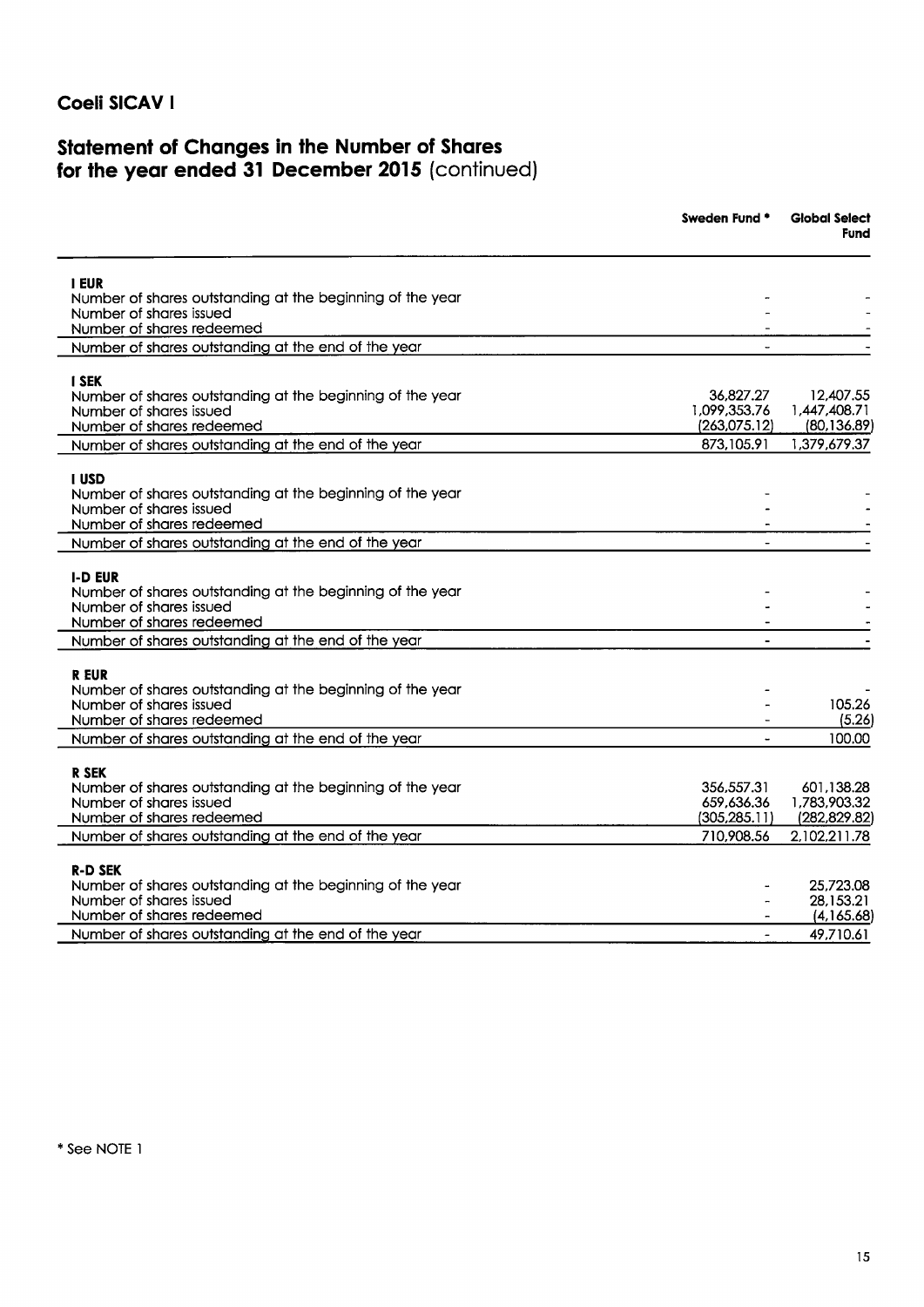## **Statistical Information**

|                                      | <b>Frontier Markets</b><br><b>Fund</b> | US Equity Fund | <b>Nordic Corporate</b><br><b>Bond Fund</b> | Sweden Fund * | <b>Global Select</b><br><b>Fund</b> |
|--------------------------------------|----------------------------------------|----------------|---------------------------------------------|---------------|-------------------------------------|
|                                      | <b>USD</b>                             | <b>USD</b>     | <b>SEK</b>                                  | <b>SEK</b>    | <b>SEK</b>                          |
| <b>Total Net Asset Value</b>         |                                        |                |                                             |               |                                     |
| 31 December 2015                     | 92,569,973                             | 14,225,450     | 234,332,326                                 | 175,784,639   | 419,215,023                         |
| 31 December 2014                     | 150,675,610                            | 27, 141, 769   | 152,370,090                                 | 40,637,204    | 66,570,602                          |
| NAV per share at the end of the year |                                        |                |                                             |               |                                     |
| 31 December 2015                     |                                        |                |                                             |               |                                     |
| <b>EUR</b>                           | 115.52                                 |                |                                             |               |                                     |
| I SEK                                | 13.04                                  | 16.23          | 100.63                                      | 111.23        | 119.12                              |
| I USD                                | 84.90                                  |                |                                             |               |                                     |
| <b>I-D EUR</b>                       | 103.42                                 |                |                                             |               |                                     |
| R EUR                                | 114.89                                 |                |                                             |               | 1,060.47                            |
| R SEK                                | 12.74                                  | 15.98          | 99.79                                       | 110.66        | 118.45                              |
| R-D SEK                              |                                        |                |                                             |               | 116.04                              |
| 31 December 2014                     |                                        |                |                                             |               |                                     |
| i eur                                | 130.95                                 |                |                                             |               |                                     |
| <b>SEK</b>                           | 14.79                                  | 16.04          | 98.25                                       | 103.07        | 104.12                              |
| I USD                                | 96.79                                  |                |                                             |               |                                     |
| I-D EUR                              | 119.20                                 |                |                                             |               |                                     |
| R EUR                                | 131.93                                 |                |                                             |               |                                     |
| R SEK                                | 14.63                                  | 15.95          | 97.95                                       | 103.33        | 104.06                              |
| R-D SEK                              |                                        |                |                                             |               | 105.80                              |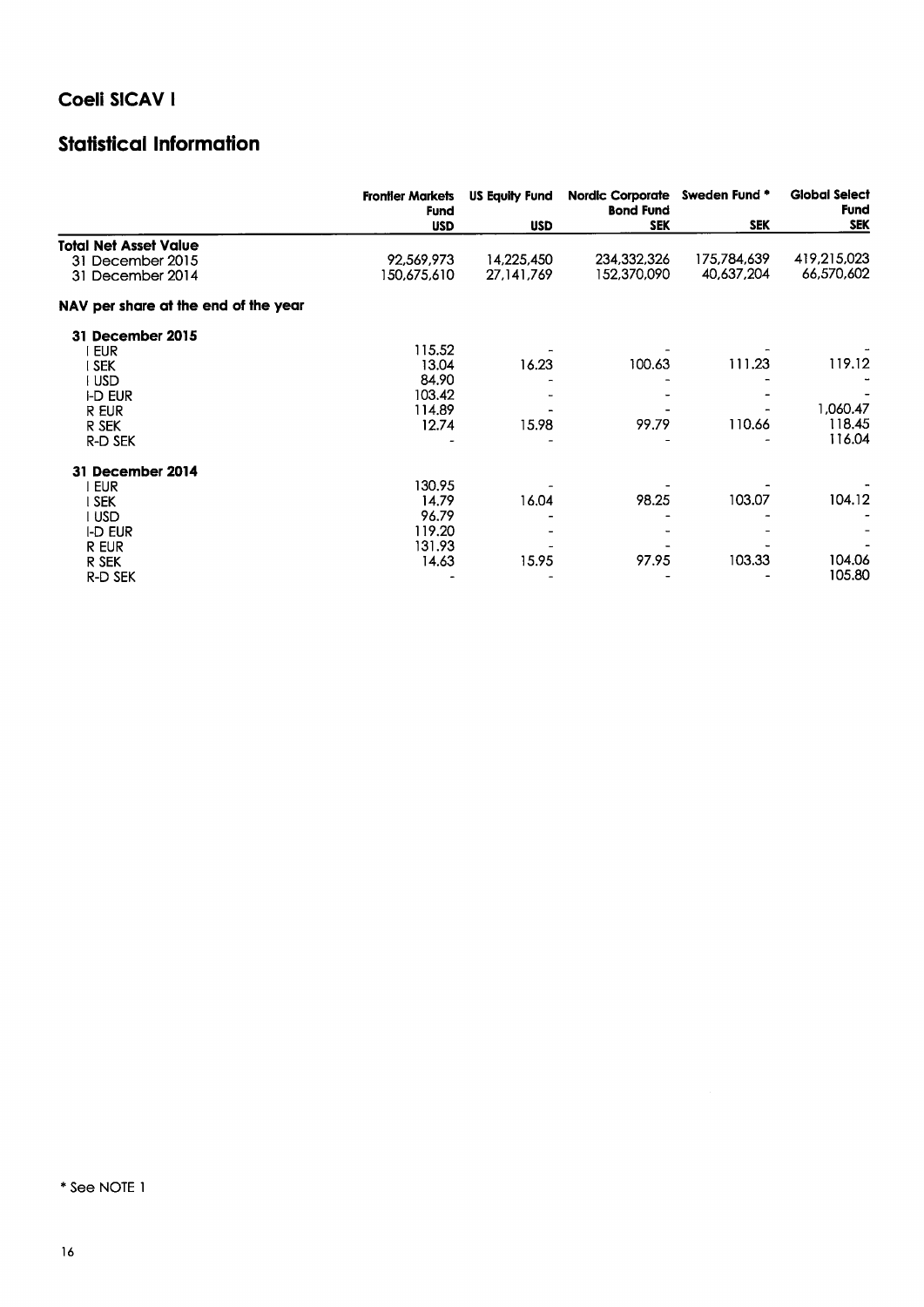## **Frontier Markets Fund**

#### **Statement of Investments** as at 31 December 2015

(expressed in USD)

| Description                                                                                                      | Quantity                                     | Currency                                             | Cost                                                           | Market Value                                                   | % net<br>assets                       |
|------------------------------------------------------------------------------------------------------------------|----------------------------------------------|------------------------------------------------------|----------------------------------------------------------------|----------------------------------------------------------------|---------------------------------------|
| Transferable securities admitted to an official stock exchange listing                                           |                                              |                                                      |                                                                |                                                                |                                       |
| <b>Shares</b>                                                                                                    |                                              |                                                      |                                                                |                                                                |                                       |
| Argentina<br>Financiero Galacia Sp. Adr -B-                                                                      | 81,000                                       | <b>USD</b>                                           | 1,897,001<br>1,897,001                                         | 2,158,650<br>2,158,650                                         | 2.33<br>2.33                          |
| <b>Bangladesh</b><br><b>British Ame Tobacco</b>                                                                  | 62,250                                       | <b>BDT</b>                                           | 2,118,855<br>2,118,855                                         | 2.348.571<br>2,348,571                                         | 2.54<br>2.54                          |
| <b>Cayman Islands</b><br>Nagacorp Ltd                                                                            | 3,680,000                                    | <b>HKD</b>                                           | 3,004,984<br>3,004,984                                         | 2,326,417<br>2,326,417                                         | 2.51<br>2.51                          |
| Estonia<br><b>Olympic Entertainement Group As</b>                                                                | 1,947,658                                    | <b>EUR</b>                                           | 4,973,789<br>4,973,789                                         | 3,793,974<br>3,793,974                                         | 4.10<br>4.10                          |
| Ghana<br>Fan Milk Ltd                                                                                            | 231,500                                      | <b>GHS</b>                                           | 450,915<br>450,915                                             | 446,009<br>446,009                                             | 0.48<br>0.48                          |
| <b>Great Britain</b><br><b>Bank of Georgia Holdings Plc</b>                                                      | 57,152                                       | <b>GBP</b>                                           | 2,109,839<br>2,109,839                                         | 1,610,334<br>1,610,334                                         | 1,74<br>1.74                          |
| Kazakhstan<br>Halyk Bank /Sgdr                                                                                   | 755,094                                      | <b>USD</b>                                           | 6,732,386<br>6,732,386                                         | 3,737,715<br>3,737,715                                         | 4.04<br>4.04                          |
| <b>Nigeria</b><br>Guaranty Trust Plc /Sgdr                                                                       | 375,778                                      | <b>USD</b>                                           | 2,688,030<br>2,688,030                                         | 1,747,368<br>1,747,368                                         | 1.89<br>1.89                          |
| Panama<br>Copa Holdings - A-                                                                                     | 17,500                                       | <b>USD</b>                                           | 2,072,958<br>2,072,958                                         | 836,850<br>836,850                                             | 0.90<br>0.90                          |
| Sri Lanka<br>Ceylon Tobacco Co Ltd<br>Chevron Lubricants Lanka<br><b>Hatton National Bank Plc</b><br>Nestle Lank | 358,461<br>1,829,851<br>1,330,799<br>238,500 | <b>LKR</b><br><b>LKR</b><br><b>LKR</b><br><b>LKR</b> | 3,017,814<br>4,306,703<br>1,690,085<br>3,737,273<br>12,751,875 | 2,472,427<br>4,376,162<br>1,955,721<br>3,468,586<br>12,272,896 | 2.67<br>4.73<br>2.11<br>3.75<br>13.26 |
| <b>Warrants</b>                                                                                                  |                                              |                                                      |                                                                |                                                                |                                       |
| Curacao<br>Mer Ly Int 16.04.18 Cw / Catering<br>ML Intl 02.03.17 Jarir Marketing Company                         | 110,779<br>48,200                            | <b>USD</b><br><b>USD</b>                             | 4,933,693<br>2,542,183<br>7,475,876                            | 3,628,012<br>2,041,270<br>5,669,282                            | 3.92<br>2.20<br>6.12                  |

 $17$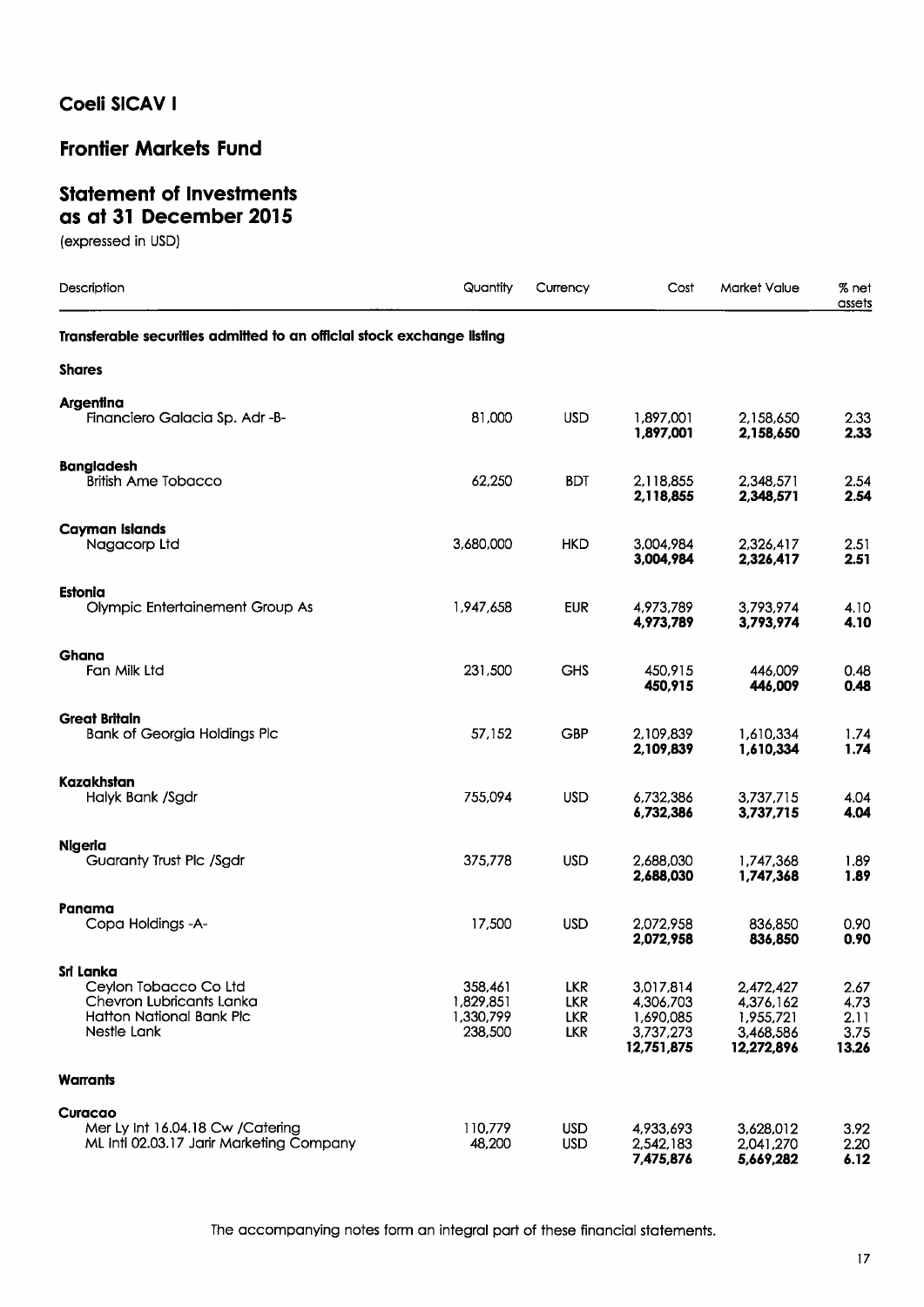#### **Frontier Markets Fund**

## Statement of Investments (continued)<br>as at 31 December 2015

(expressed in USD)

| Description                                                                                                  | Quantity                                                | Currency                                                           | Cost                                                                        | Market Value                                                              | % net<br>assets                               |
|--------------------------------------------------------------------------------------------------------------|---------------------------------------------------------|--------------------------------------------------------------------|-----------------------------------------------------------------------------|---------------------------------------------------------------------------|-----------------------------------------------|
| <b>Netherlands</b><br>Mor St Bv 25.07.16 Cert / Rjhi                                                         | 91,000                                                  | <b>USD</b>                                                         | 1,531,540<br>1.531.540                                                      | 1,260,523<br>1,260,523                                                    | 1.36<br>1.36                                  |
| <b>Bermuda</b>                                                                                               |                                                         |                                                                    |                                                                             |                                                                           |                                               |
| Ren Sec Tra 15-17.08.18 Cw<br>Wts /Prod 10.05.16 - Rensc.Sec.Trdg. Ltd                                       | 280,000<br>90,432                                       | <b>USD</b><br><b>USD</b>                                           | 2,005,294<br>4,190,564<br>6,195,858                                         | 1,918,518<br>3,734,699<br>5,653,217                                       | 2.07<br>4.04<br>6.11                          |
| <b>Investment Funds</b>                                                                                      |                                                         |                                                                    |                                                                             |                                                                           |                                               |
| Romania<br>Fondul Proprietatea Sa /Dis                                                                       | 11,009,827                                              | <b>RON</b>                                                         | 2,833,450<br>2,833,450                                                      | 2,146,606<br>2,146,606                                                    | 2.32<br>2.32                                  |
| Total - Transferable securities admitted to an official stock exchange listing                               |                                                         |                                                                    | 56,837,356                                                                  | 46,008,412                                                                | 49.70                                         |
| Transferable securities dealt in on another regulated market                                                 |                                                         |                                                                    |                                                                             |                                                                           |                                               |
| <b>Shares</b>                                                                                                |                                                         |                                                                    |                                                                             |                                                                           |                                               |
|                                                                                                              |                                                         |                                                                    |                                                                             |                                                                           |                                               |
| Botswana<br>Letshego Hidgs                                                                                   | 6,664,435                                               | <b>BWP</b>                                                         | 1,763,369<br>1,763,369                                                      | 1,741,138<br>1,741,138                                                    | 1.88<br>1.88                                  |
| Georgia<br>Tbc Bank Jsc /Gdr                                                                                 | 339,812                                                 | <b>USD</b>                                                         | 4,960,871<br>4,960,871                                                      | 3,432,101<br>3,432,101                                                    | 3.71<br>3.71                                  |
|                                                                                                              |                                                         |                                                                    |                                                                             |                                                                           |                                               |
| Kenya<br><b>B.A.T. Kenya-Shs</b><br><b>East African Breweries Ltd</b><br><b>Equity Bank Ltd</b><br>Safaricom | 190,331<br>725,300<br>6,580,000<br>6,000,000            | <b>KES</b><br><b>KES</b><br><b>KES</b><br><b>KES</b>               | 1,887,265<br>2,323,113<br>3,063,030<br>986,711<br>8,260,119                 | 1,459,734<br>1,934,527<br>2,571,464<br>955,506<br>6,921,231               | 1.58<br>2.09<br>2.78<br>1.03<br>7.48          |
| <b>Nigeria</b>                                                                                               |                                                         |                                                                    |                                                                             |                                                                           |                                               |
| <b>Guaranty Trust Bank</b><br><b>International Breweries Plc</b><br>Nigerian Breweries Plc<br>Zenith Bank    | 15,424,897<br>10,876,180<br>3,506,149<br>21,414,261     | <b>NGN</b><br><b>NGN</b><br><b>NGN</b><br><b>NGN</b>               | 2,439,563<br>1,837,001<br>3,270,337<br>2,905,607<br>10,452,508              | 1,408,853<br>873,725<br>2,395,625<br>1,511,573<br>6,189,776               | 1.52<br>0.94<br>2.59<br>1.63<br>6.68          |
| Pakistan                                                                                                     |                                                         |                                                                    |                                                                             |                                                                           |                                               |
| Allied Bank Ltd<br>Engro<br>Engro Foods<br>Lucky Cement Ltd<br><b>United Bank Ltd</b>                        | 1,000,000<br>651,200<br>980,000<br>746,500<br>2,646,544 | <b>PKR</b><br><b>PKR</b><br><b>PKR</b><br><b>PKR</b><br><b>PKR</b> | 1,122,385<br>1,367,247<br>1,154,312<br>2,813,124<br>4,517,385<br>10,974,453 | 898,580<br>1,734,422<br>1.369.494<br>3,522,895<br>3,909,312<br>11,434,703 | 0.97<br>1,87<br>1.48<br>3.81<br>4.22<br>12.35 |
| Vietnam                                                                                                      |                                                         |                                                                    |                                                                             |                                                                           |                                               |
| <b>Masan Group</b><br>Mobile World Investment Corp<br>Phunhuan Jewelry Jsc                                   | 864,402<br>322,275<br>876,800                           | <b>VND</b><br><b>VND</b><br><b>VND</b>                             | 3,297,651<br>1,302,388<br>1,610,780                                         | 2,979,365<br>1,125,129<br>1,672,877                                       | 3.22<br>1.21<br>1.81                          |

The accompanying notes form an integral part of these financial statements.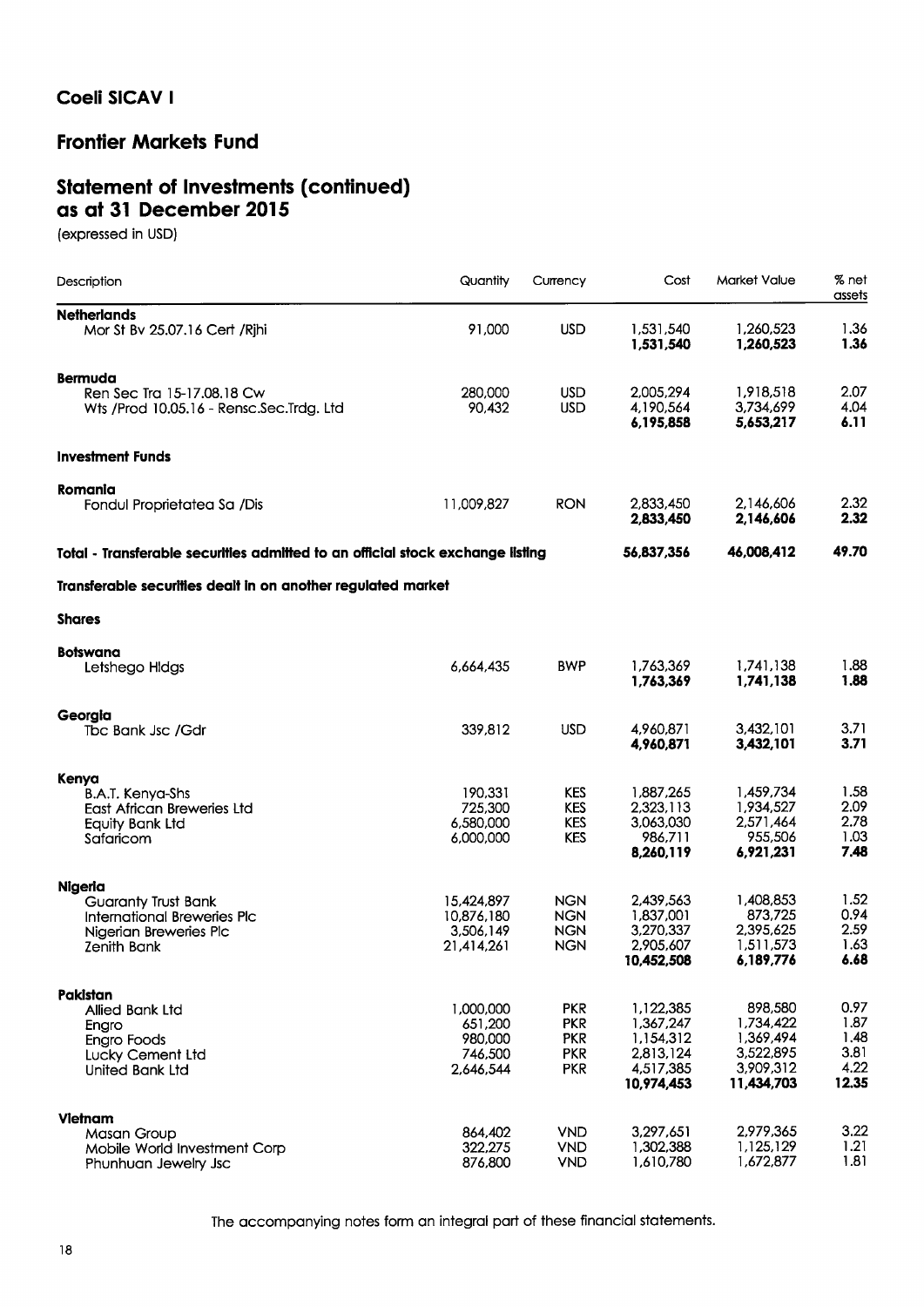#### **Frontier Markets Fund**

### **Statement of Investments (continued)** as at 31 December 2015

(expressed in USD)

| Description                                                          | Quantity | Currency   | Cost                   | Market Value           | % net<br>assets |
|----------------------------------------------------------------------|----------|------------|------------------------|------------------------|-----------------|
| Vietnam Dairy Product Corp                                           | 599,820  | <b>VND</b> | 2,850,745<br>9.061.564 | 3.414.579<br>9,191,950 | 3.69<br>9.93    |
| Total - Transferable securities dealt in on another regulated market |          |            | 45,472,884             | 38,910,899             | 42.03           |
| Other transferable securities                                        |          |            |                        |                        |                 |
| <b>Warrants</b>                                                      |          |            |                        |                        |                 |
| Australia<br>Macauarie 30.06.16 CW/VNM                               | 665,664  | <b>USD</b> | 3.040.775<br>3,040,775 | 3.783.501<br>3,783,501 | 4.09<br>4.09    |
| <b>Total - Other transferable securities</b>                         |          |            | 3.040.775              | 3.783.501              | 4.09            |
| <b>Total Investment Portfolio</b>                                    |          |            | 105,351,015            | 88,702,812             | 95.82           |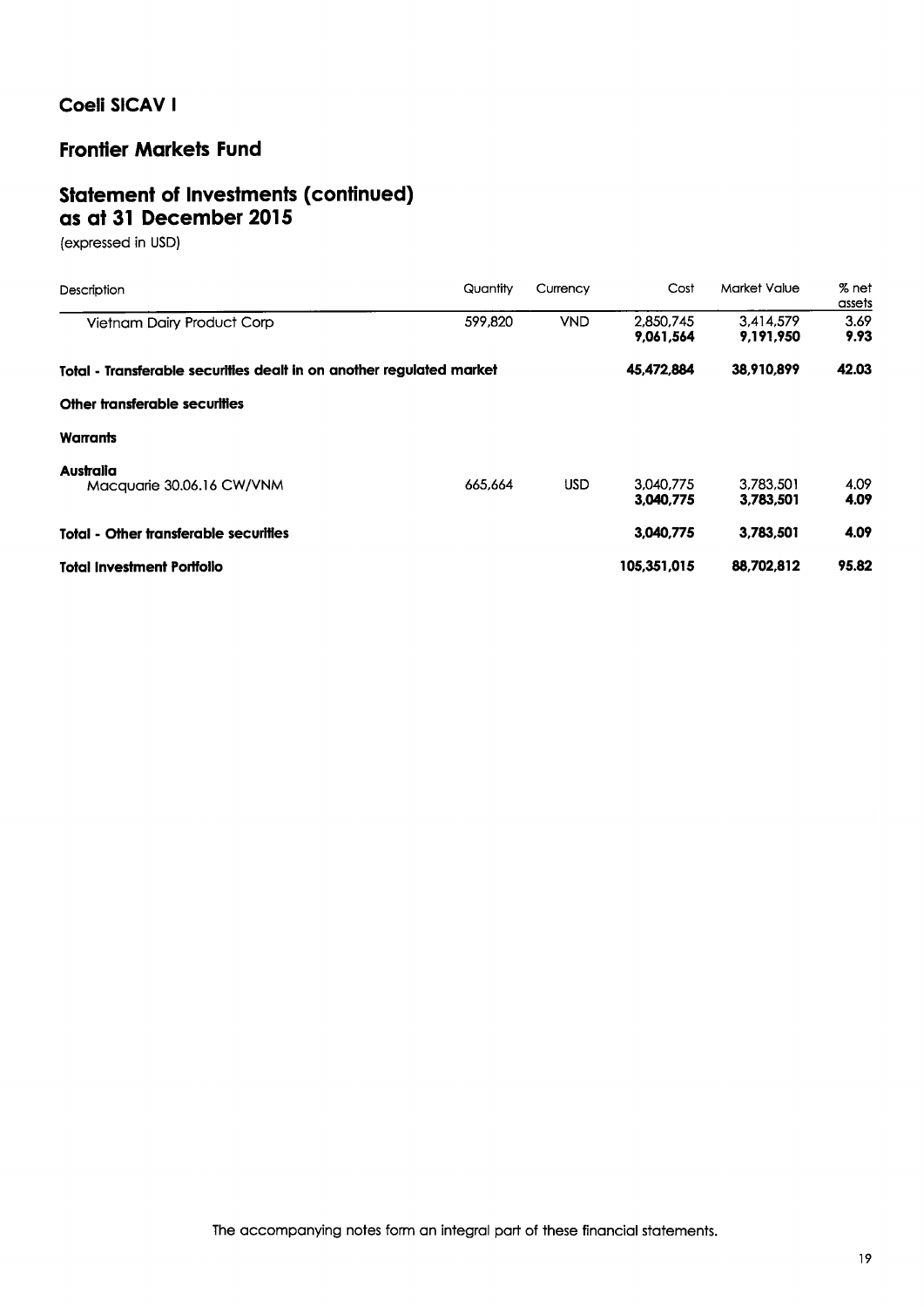#### **Frontier Markets Fund**

## Geographical and Economic Portfolio Breakdown as at 31 December 2015

(expressed in percentage of net assets)

| <u>Geographical br</u> eakdown | %     |
|--------------------------------|-------|
| Sri Lanka                      | 13.26 |
| Pakistan                       | 12.35 |
| Vietnam                        | 9.93  |
| Nigeria                        | 8.57  |
| Kenya                          | 7.48  |
| Curacao                        | 6.12  |
| Bermuda                        | 6.11  |
| Estonia                        | 4.10  |
| Australia                      | 4.09  |
| Kazakhstan                     | 4.04  |
| Georgia                        | 3.71  |
| <b>Bangladesh</b>              | 2.54  |
| Cayman Islands                 | 2.51  |
| Argentina                      | 2.33  |
| Romania                        | 2.32  |
| <b>Botswana</b>                | 1.88  |
| Great Britain                  | 1.74  |
| Netherlands                    | 1.36  |
| Panama                         | 0.90  |
| Ghana                          | 0.48  |
|                                | 95.82 |
|                                |       |

| Economic breakdown                      | %     |
|-----------------------------------------|-------|
| <b>Banks and Financial Institutions</b> | 32.39 |
| Miscellaneous                           | 13.67 |
| <b>Tobacco and Spirits</b>              | 10.83 |
| <b>Food and Distilleries</b>            | 8.93  |
| <b>Holding and Finance Companies</b>    | 8.23  |
| Petrol                                  | 4.73  |
| Construction, Building Material         | 3.81  |
| Consumer Goods                          | 3.69  |
| Leisure                                 | 2.51  |
| Investment Funds                        | 2.32  |
| Chemicals                               | 1.87  |
| <b>Precious Metals</b>                  | 1.81  |
| <b>Other Services</b>                   | 1.03  |
|                                         | 95.82 |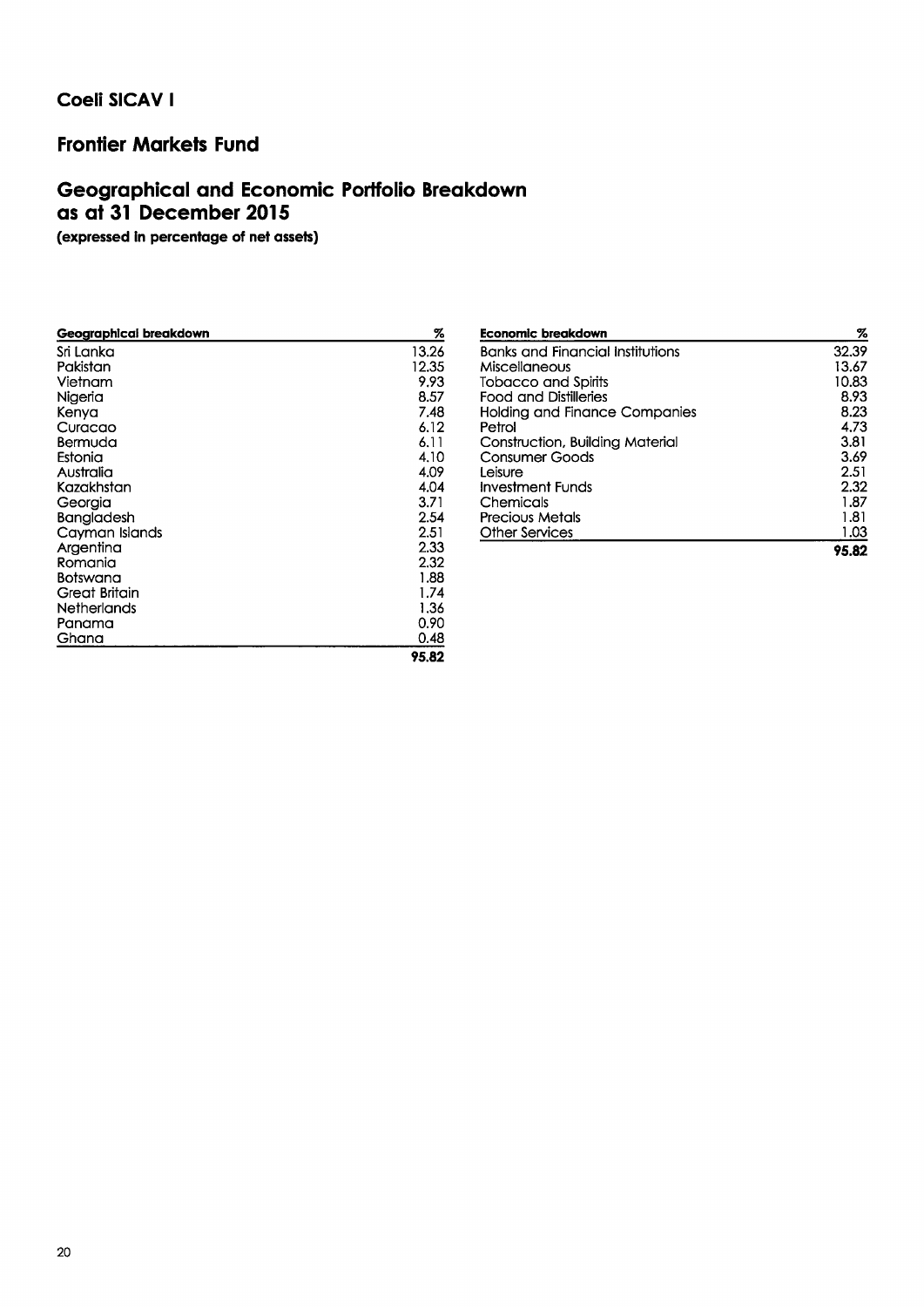**US Equity Fund** 

#### **Statement of Investments** as at 31 December 2015

(expressed in USD)

| Description                                                                    | Quantity        | Currency                 | Cost                          | <b>Market Value</b>          | % net<br>assets      |
|--------------------------------------------------------------------------------|-----------------|--------------------------|-------------------------------|------------------------------|----------------------|
| Transferable securities admitted to an official stock exchange listing         |                 |                          |                               |                              |                      |
| <b>Shares</b>                                                                  |                 |                          |                               |                              |                      |
| <b>Bermuda</b>                                                                 |                 |                          |                               |                              |                      |
| Norwegian Cruise Line Shs                                                      | 4,920           | <b>USD</b>               | 285,507<br>285.507            | 290.575<br>290.575           | 2.04<br>2.04         |
| Canada                                                                         |                 |                          |                               |                              |                      |
| Restaurant Brands Inti Inc                                                     | 2,800           | <b>USD</b>               | 99.549<br>99.549              | 103,348<br>103.348           | 0.73<br>0.73         |
| <b>United States of America</b>                                                |                 |                          |                               |                              |                      |
| Dave & Bust                                                                    | 7,500           | <b>USD</b>               | 293,696                       | 313,125                      | 2.20                 |
| Intercont Exch<br>Parsley Energy Shs-A-                                        | 1,600<br>5,400  | <b>USD</b><br><b>USD</b> | 393.817<br>100,629<br>788,142 | 410.272<br>96,606<br>820,003 | 2.88<br>0.68<br>5.76 |
| <b>Investment Funds</b>                                                        |                 |                          |                               |                              |                      |
| Ireland                                                                        |                 |                          |                               |                              |                      |
| Ishares Cr S&P 500 Usd-Ac Eff                                                  | 11,000          | <b>USD</b>               | 2,041,419                     | 2,106,775                    | 14.81                |
| Ishares S&P 500 / Etf Usd                                                      | 80,000          | <b>USD</b>               | 1,647,388                     | 1,650,400                    | 11.60                |
| Source S&P 500 Ucits Eff<br>Ssga Spdr S&P 500 Etf Dis                          | 5.500<br>12.000 | <b>USD</b><br><b>USD</b> | 1,893,961<br>2,430,188        | 1.926.595<br>2,494,027       | 13.55<br>17.53       |
| Vana S&P 500 Ptf -Usd- /Dis                                                    | 30,000          | <b>USD</b>               | 1.133.604                     | 1,184,511                    | 8.33                 |
|                                                                                |                 |                          | 9.146.560                     | 9.362.308                    | 65.82                |
| Total - Transferable securities admitted to an official stock exchange listing |                 |                          | 10,319,758                    | 10.576.234                   | 74.35                |
| <b>Total Investment Portfolio</b>                                              |                 |                          | 10,319,758                    | 10,576,234                   | 74.35                |

The accompanying notes form an integral part of these financial statements.